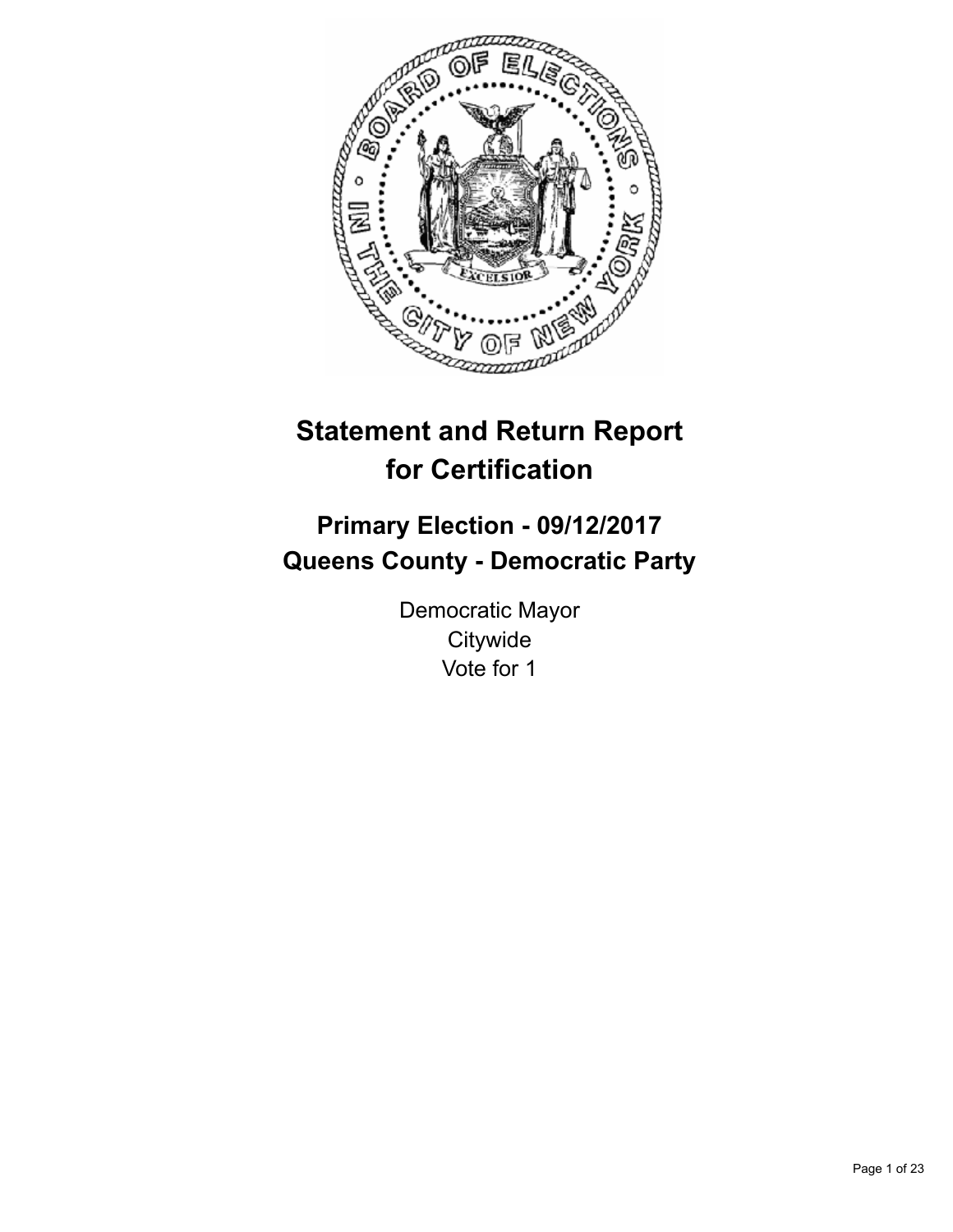

| <b>PUBLIC COUNTER</b>                                    | 4,660        |
|----------------------------------------------------------|--------------|
| <b>MANUALLY COUNTED EMERGENCY</b>                        | 0            |
| <b>ABSENTEE / MILITARY</b>                               | 393          |
| <b>AFFIDAVIT</b>                                         | 32           |
| <b>Total Ballots</b>                                     | 5,085        |
| Less - Inapplicable Federal/Special Presidential Ballots | 0            |
| <b>Total Applicable Ballots</b>                          | 5,085        |
| <b>MICHAEL TOLKIN</b>                                    | 280          |
| <b>SAL F. ALBANESE</b>                                   | 1,820        |
| <b>RICHARD S. BASHNER</b>                                | 128          |
| <b>ROBERT GANGI</b>                                      | 108          |
| <b>BILL DE BLASIO</b>                                    | 2,628        |
| <b>BO DEITL (WRITE-IN)</b>                               | 2            |
| <b>BO DIETL (WRITE-IN)</b>                               | 5            |
| <b>BOB GANGI (WRITE-IN)</b>                              | 1            |
| CHRISTINE QUINN (WRITE-IN)                               | $\mathbf{1}$ |
| HILLARY CLINTON (WRITE-IN)                               | 1            |
| IRA RUDIN (WRITE-IN)                                     | $\mathbf{1}$ |
| JIMMY MCMILLEN (WRITE-IN)                                | $\mathbf{1}$ |
| JOANMARIE SMITH (WRITE-IN)                               | $\mathbf{1}$ |
| MICHAEL BLOOMBERG (WRITE-IN)                             | 3            |
| NICOLE MALLIOTAKIS (WRITE-IN)                            | 3            |
| NORMAN SCHIMMEL (WRITE-IN)                               | $\mathbf{1}$ |
| PHILLIP GOLDFEDER (WRITE-IN)                             | 3            |
| R. THOMAS COLONNA (WRITE-IN)                             | 1            |
| TONY STARK (WRITE-IN)                                    | $\mathbf{1}$ |
| UNATTRIBUTABLE WRITE-IN (WRITE-IN)                       | 9            |
| UNCOUNTED WRITE-IN PER STATUTE (WRITE-IN)                | 2            |
| <b>Total Votes</b>                                       | 5,000        |
| Unrecorded                                               | 85           |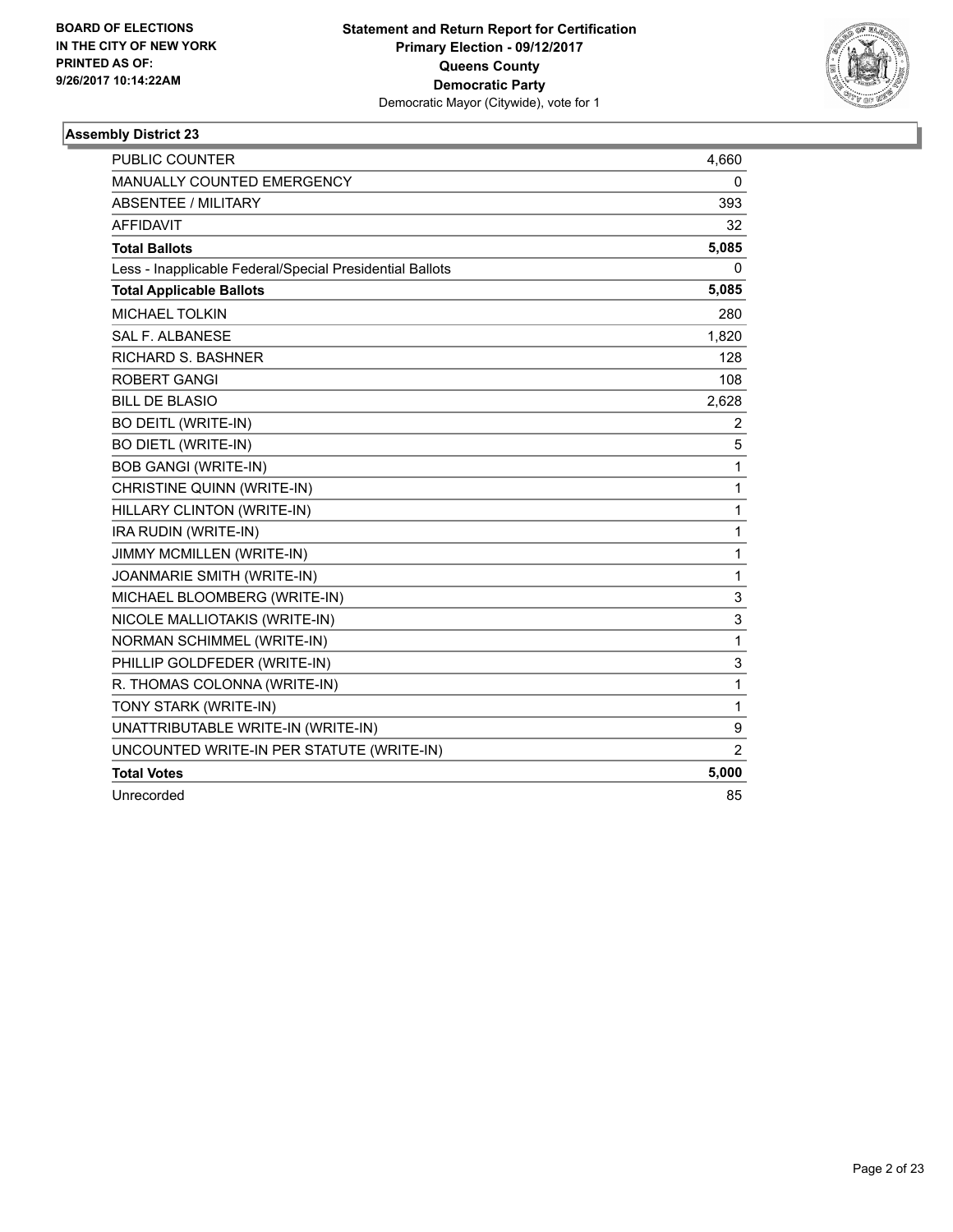

| <b>PUBLIC COUNTER</b>                                    | 5,164          |
|----------------------------------------------------------|----------------|
| MANUALLY COUNTED EMERGENCY                               | 0              |
| <b>ABSENTEE / MILITARY</b>                               | 242            |
| <b>AFFIDAVIT</b>                                         | 31             |
| <b>Total Ballots</b>                                     | 5,437          |
| Less - Inapplicable Federal/Special Presidential Ballots | 0              |
| <b>Total Applicable Ballots</b>                          | 5,437          |
| <b>MICHAEL TOLKIN</b>                                    | 260            |
| <b>SAL F. ALBANESE</b>                                   | 906            |
| <b>RICHARD S. BASHNER</b>                                | 203            |
| <b>ROBERT GANGI</b>                                      | 114            |
| <b>BILL DE BLASIO</b>                                    | 3,737          |
| ALICIA BHARAT (WRITE-IN)                                 | 1              |
| <b>BO DIETL (WRITE-IN)</b>                               | 3              |
| DAVID KERPEN (WRITE-IN)                                  | 1              |
| DWAYNE JOHNSON (WRITE-IN)                                | $\mathbf{1}$   |
| ED KOCH (WRITE-IN)                                       | 1              |
| HOWARD STERN (WRITE-IN)                                  | $\overline{2}$ |
| JOHN LIU (WRITE-IN)                                      | $\mathbf 1$    |
| LUCETTE YUBER (WRITE-IN)                                 | $\mathbf 1$    |
| MICHAEL BLOOMBERG (WRITE-IN)                             | 3              |
| NICOLE MALLIOTAKIS (WRITE-IN)                            | 4              |
| RICHARD DAVID (WRITE-IN)                                 | 3              |
| ROCKY DE LA FUENTE (WRITE-IN)                            | 1              |
| SAJI MAVLIMANNIL (WRITE-IN)                              | $\overline{c}$ |
| UNATTRIBUTABLE WRITE-IN (WRITE-IN)                       | 9              |
| UNCOUNTED WRITE-IN PER STATUTE (WRITE-IN)                | 1              |
| WILLIAM DYER HALPERN (WRITE-IN)                          | $\overline{2}$ |
| <b>Total Votes</b>                                       | 5,256          |
| Unrecorded                                               | 181            |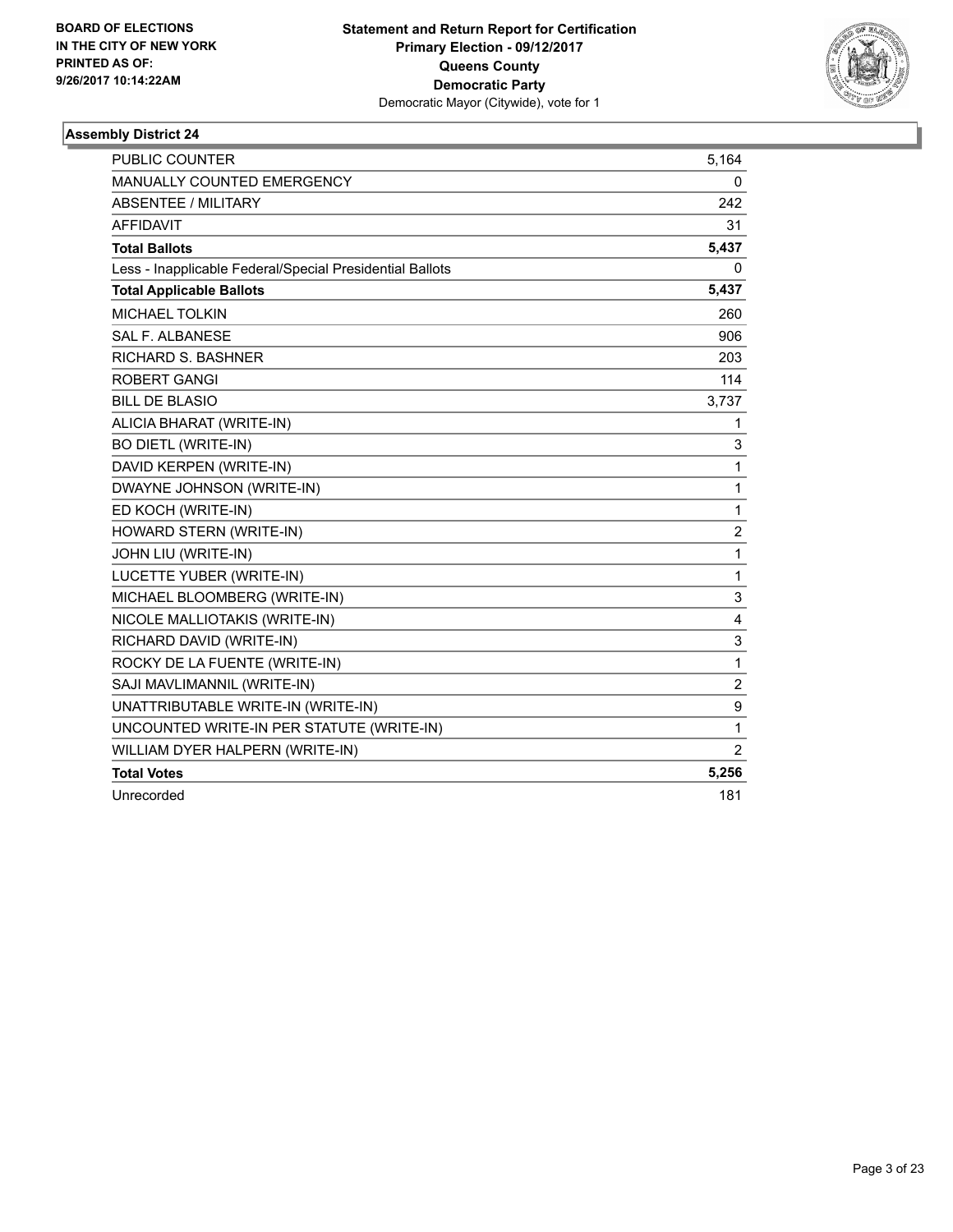

| <b>PUBLIC COUNTER</b>                                    | 4,454          |
|----------------------------------------------------------|----------------|
| MANUALLY COUNTED EMERGENCY                               | 7              |
| <b>ABSENTEE / MILITARY</b>                               | 149            |
| <b>AFFIDAVIT</b>                                         | 24             |
| <b>Total Ballots</b>                                     | 4,634          |
| Less - Inapplicable Federal/Special Presidential Ballots | 0              |
| <b>Total Applicable Ballots</b>                          | 4,634          |
| <b>MICHAEL TOLKIN</b>                                    | 371            |
| <b>SAL F. ALBANESE</b>                                   | 1,095          |
| <b>RICHARD S. BASHNER</b>                                | 142            |
| <b>ROBERT GANGI</b>                                      | 139            |
| <b>BILL DE BLASIO</b>                                    | 2,497          |
| ANNA- LEE TAYLOR (WRITE-IN)                              | 1              |
| AURON MOULIN (WRITE-IN)                                  | 1              |
| <b>BO DIETL (WRITE-IN)</b>                               | $\overline{2}$ |
| <b>BO DIETLE (WRITE-IN)</b>                              | 1              |
| HILLARY CLINTON (WRITE-IN)                               | $\overline{2}$ |
| JOHN LIU (WRITE-IN)                                      | $\overline{2}$ |
| JOSEPH LOCOITRO III (WRITE-IN)                           | 1              |
| <b>NELLANA PEIKES (WRITE-IN)</b>                         | 1              |
| NICOLE MALLIOTAKIS (WRITE-IN)                            | $\overline{7}$ |
| <b>SCOTT BERRY (WRITE-IN)</b>                            | 1              |
| UNATTRIBUTABLE WRITE-IN (WRITE-IN)                       | 3              |
| UNCOUNTED WRITE-IN PER STATUTE (WRITE-IN)                | 1              |
| <b>Total Votes</b>                                       | 4,267          |
| Unrecorded                                               | 367            |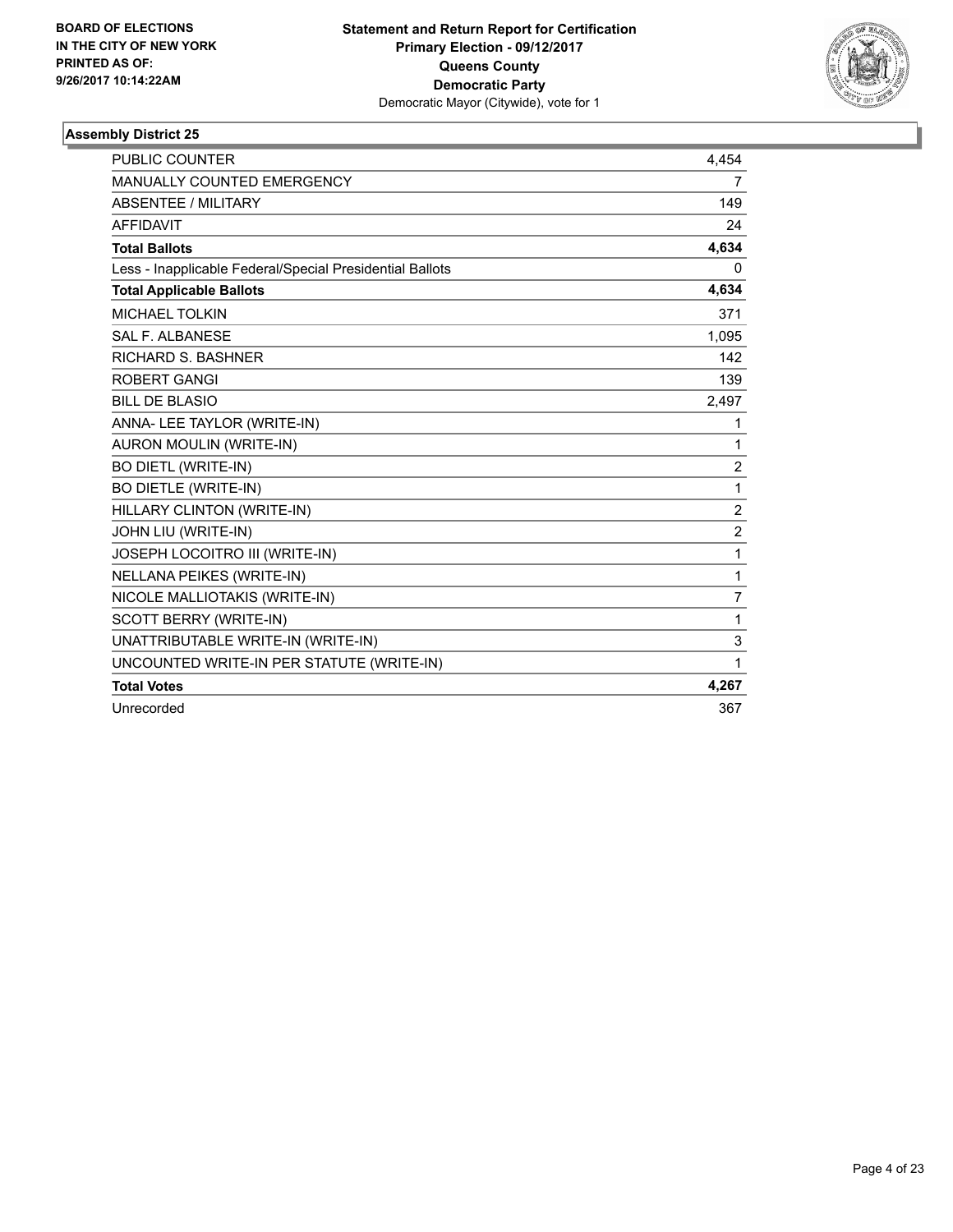

| <b>PUBLIC COUNTER</b>                                    | 5,357          |
|----------------------------------------------------------|----------------|
| MANUALLY COUNTED EMERGENCY                               | 0              |
| <b>ABSENTEE / MILITARY</b>                               | 244            |
| <b>AFFIDAVIT</b>                                         | 19             |
| <b>Total Ballots</b>                                     | 5,620          |
| Less - Inapplicable Federal/Special Presidential Ballots | 0              |
| <b>Total Applicable Ballots</b>                          | 5,620          |
| <b>MICHAEL TOLKIN</b>                                    | 326            |
| <b>SAL F. ALBANESE</b>                                   | 2,118          |
| RICHARD S. BASHNER                                       | 185            |
| ROBERT GANGI                                             | 148            |
| <b>BILL DE BLASIO</b>                                    | 2,559          |
| AKEEM BIOUDER (WRITE-IN)                                 | 1              |
| BARRY A SCHWARTZ (WRITE-IN)                              | 1              |
| <b>BO DIETL (WRITE-IN)</b>                               | 3              |
| <b>BRIAN LEHRER (WRITE-IN)</b>                           | $\overline{2}$ |
| CHRISTINE QUINN (WRITE-IN)                               | $\mathbf 1$    |
| FIORELL O LA GUARDIA (WRITE-IN)                          | $\mathbf 1$    |
| HELEN SCHAUNBUGER (WRITE-IN)                             | $\mathbf 1$    |
| <b>JOHN HOULIHAN (WRITE-IN)</b>                          | $\mathbf 1$    |
| JOHN LIU (WRITE-IN)                                      | $\mathbf{1}$   |
| KAI D YU (WRITE-IN)                                      | 1              |
| MICHAEL CORTIN (WRITE-IN)                                | $\mathbf 1$    |
| MICHAEL MOORE (WRITE-IN)                                 | $\overline{2}$ |
| NICOLE MALLIOTAKIS (WRITE-IN)                            | 11             |
| PAUL VALONE (WRITE-IN)                                   | $\mathbf{1}$   |
| PETER CARROZZO (WRITE-IN)                                | 1              |
| RICHARD WEINER (WRITE-IN)                                | $\mathbf{1}$   |
| RUDOLPH GIULIANI (WRITE-IN)                              | 1              |
| TONY AVELLA (WRITE-IN)                                   | 2              |
| UNATTRIBUTABLE WRITE-IN (WRITE-IN)                       | 7              |
| <b>Total Votes</b>                                       | 5,376          |
| Unrecorded                                               | 244            |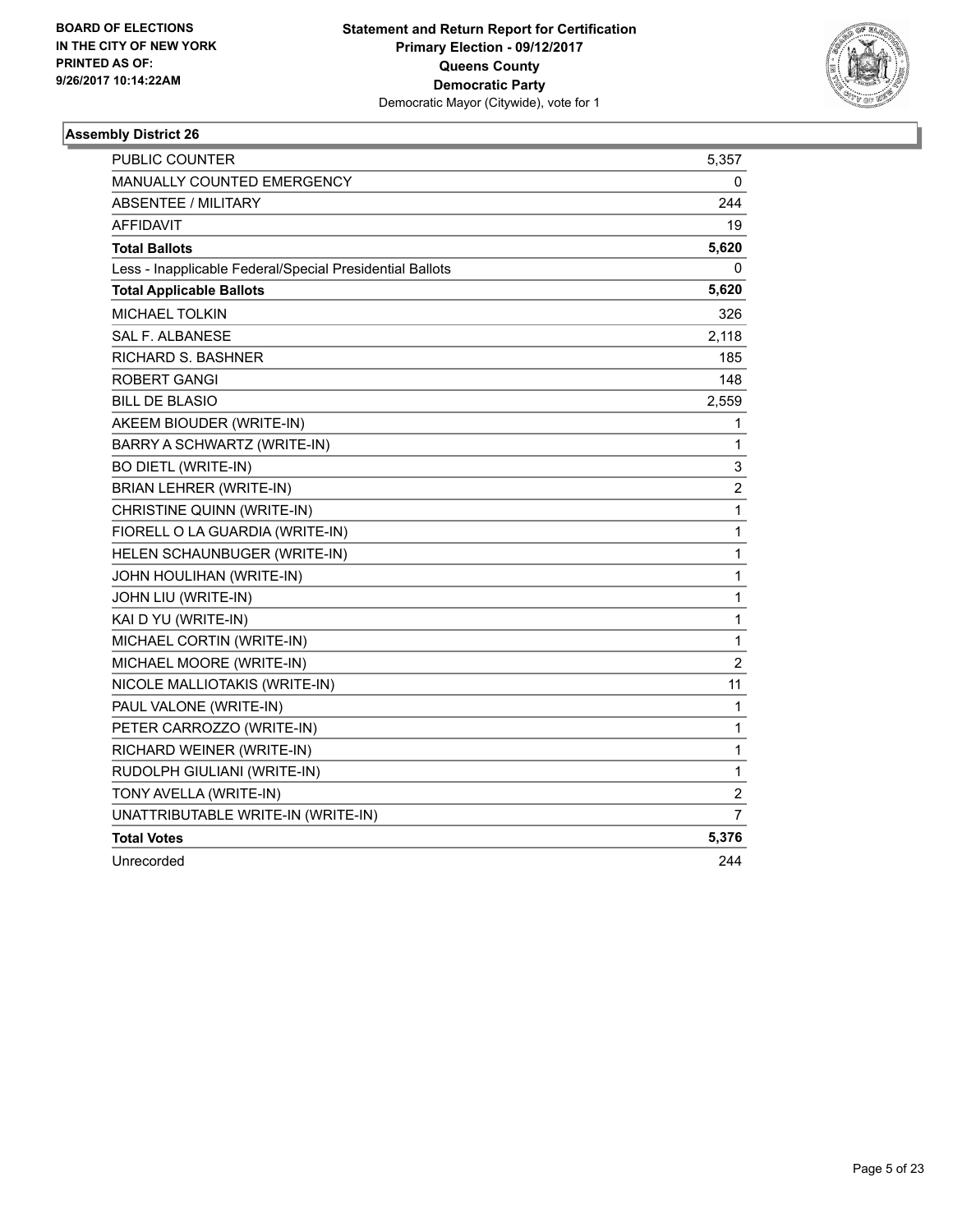

| <b>PUBLIC COUNTER</b>                                    | 4,064          |
|----------------------------------------------------------|----------------|
| MANUALLY COUNTED EMERGENCY                               | 0              |
| <b>ABSENTEE / MILITARY</b>                               | 273            |
| <b>AFFIDAVIT</b>                                         | 26             |
| <b>Total Ballots</b>                                     | 4,363          |
| Less - Inapplicable Federal/Special Presidential Ballots | 0              |
| <b>Total Applicable Ballots</b>                          | 4,363          |
| <b>MICHAEL TOLKIN</b>                                    | 310            |
| <b>SAL F. ALBANESE</b>                                   | 1,132          |
| <b>RICHARD S. BASHNER</b>                                | 141            |
| <b>ROBERT GANGI</b>                                      | 101            |
| <b>BILL DE BLASIO</b>                                    | 2.532          |
| ANTHONY WEINER (WRITE-IN)                                | 1              |
| <b>BO DIETL (WRITE-IN)</b>                               | 3              |
| DANIEL GOLDMAN (WRITE-IN)                                | 1              |
| H.R. CLINTON (WRITE-IN)                                  | 1              |
| MICHAEL BLOOMBERG (WRITE-IN)                             | $\mathbf{1}$   |
| MICHELLE OBAMA (WRITE-IN)                                | 1              |
| NICOLE MALLIOTAKIS (WRITE-IN)                            | 3              |
| PINCHAS FINK (WRITE-IN)                                  | 1              |
| SCOTT STRINGER (WRITE-IN)                                | 1              |
| UNATTRIBUTABLE WRITE-IN (WRITE-IN)                       | 9              |
| UNCOUNTED WRITE-IN PER STATUTE (WRITE-IN)                | $\overline{2}$ |
| ZEPHYR TEACHOUT (WRITE-IN)                               | 1              |
| <b>Total Votes</b>                                       | 4,241          |
| Unrecorded                                               | 122            |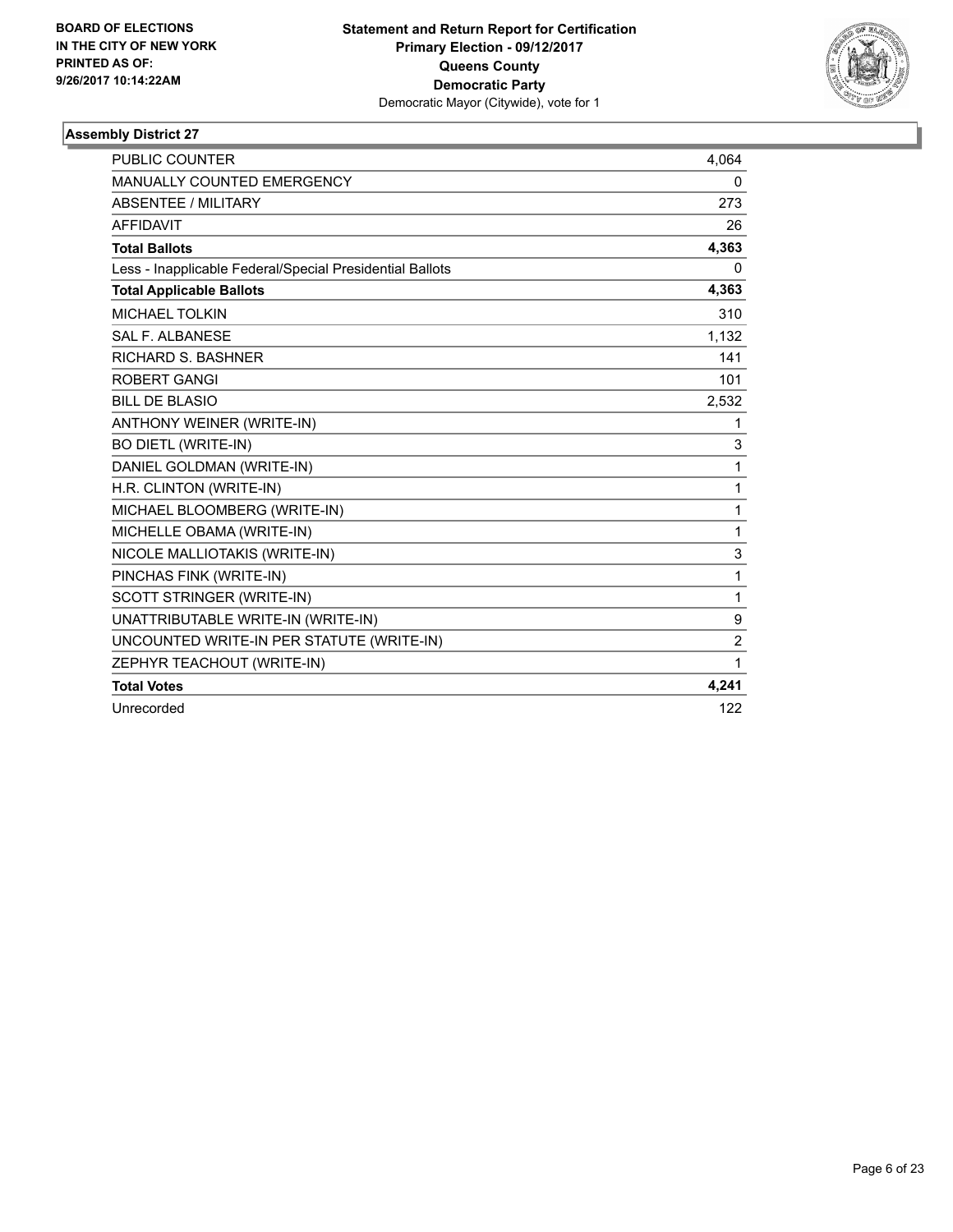

| <b>PUBLIC COUNTER</b>                                    | 4,902          |
|----------------------------------------------------------|----------------|
| MANUALLY COUNTED EMERGENCY                               | 0              |
| <b>ABSENTEE / MILITARY</b>                               | 223            |
| <b>AFFIDAVIT</b>                                         | 22             |
| <b>Total Ballots</b>                                     | 5,147          |
| Less - Inapplicable Federal/Special Presidential Ballots | 0              |
| <b>Total Applicable Ballots</b>                          | 5,147          |
| <b>MICHAEL TOLKIN</b>                                    | 348            |
| <b>SAL F. ALBANESE</b>                                   | 1,788          |
| <b>RICHARD S. BASHNER</b>                                | 153            |
| ROBERT GANGI                                             | 158            |
| <b>BILL DE BLASIO</b>                                    | 2,571          |
| BARRY ALLEN (WRITE-IN)                                   | 1              |
| BERNIE OROL (WRITE-IN)                                   | 1              |
| <b>BERNIE SANDERS (WRITE-IN)</b>                         | $\mathbf{1}$   |
| <b>BO DIETL (WRITE-IN)</b>                               | 3              |
| CHRISTINE QUINN (WRITE-IN)                               | $\mathbf 1$    |
| ERROL LOUIS (WRITE-IN)                                   | $\mathbf{1}$   |
| HILLARY CLINTON (WRITE-IN)                               | 5              |
| JON TARGARYAN (WRITE-IN)                                 | 1              |
| JULISSA GONZALEZ (WRITE-IN)                              | 1              |
| KEVIN PATRICK SHINER (WRITE-IN)                          | $\mathbf{1}$   |
| MELINDA KATZ (WRITE-IN)                                  | $\mathbf{1}$   |
| MICHAEL MILLER (WRITE-IN)                                | 1              |
| NICOLE MALLIOTAKIS (WRITE-IN)                            | 5              |
| ROCKY DE LA FUENTE (WRITE-IN)                            | $\mathbf{1}$   |
| UNATTRIBUTABLE WRITE-IN (WRITE-IN)                       | $\overline{7}$ |
| UNCOUNTED WRITE-IN PER STATUTE (WRITE-IN)                | 1              |
| WARREN WILHELM (WRITE-IN)                                | 1              |
| <b>Total Votes</b>                                       | 5,051          |
| Unrecorded                                               | 96             |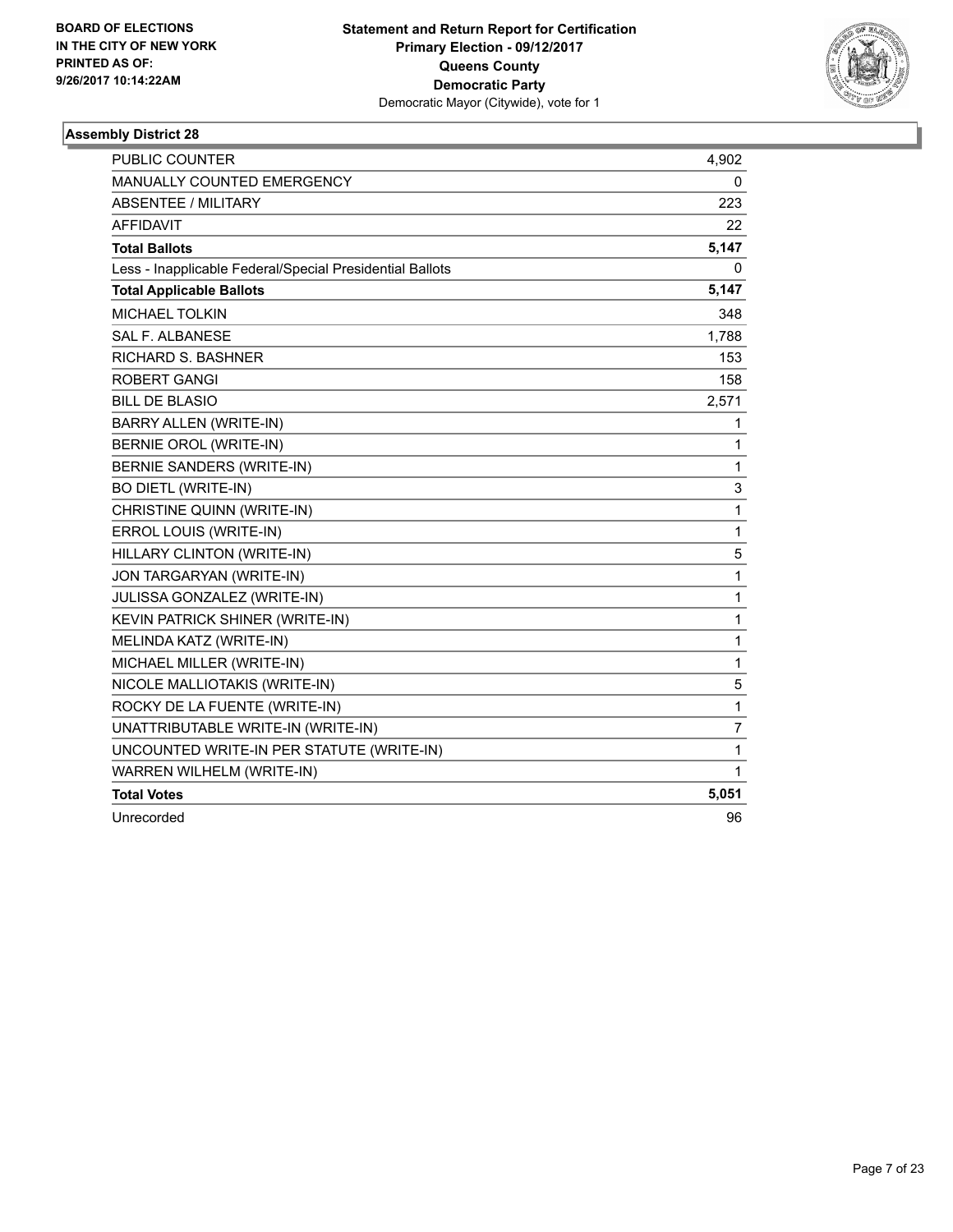

| <b>PUBLIC COUNTER</b>                                    | 6,899 |
|----------------------------------------------------------|-------|
| MANUALLY COUNTED EMERGENCY                               | 0     |
| <b>ABSENTEE / MILITARY</b>                               | 316   |
| <b>AFFIDAVIT</b>                                         | 42    |
| <b>Total Ballots</b>                                     | 7,257 |
| Less - Inapplicable Federal/Special Presidential Ballots | 0     |
| <b>Total Applicable Ballots</b>                          | 7,257 |
| <b>MICHAEL TOLKIN</b>                                    | 143   |
| <b>SAL F. ALBANESE</b>                                   | 287   |
| RICHARD S. BASHNER                                       | 71    |
| ROBERT GANGI                                             | 63    |
| <b>BILL DE BLASIO</b>                                    | 6,603 |
| A.R. BERNARD (WRITE-IN)                                  | 1     |
| CHRISTINE PAPADOPOULOS (WRITE-IN)                        | 1     |
| DAVID DINKINS (WRITE-IN)                                 | 1     |
| <b>JAMES BARRON (WRITE-IN)</b>                           | 1     |
| LEROY COMRIE (WRITE-IN)                                  | 1     |
| LOIS DAVIS - STEWART (WRITE-IN)                          | 1     |
| LOLA AJAO (WRITE-IN)                                     | 1     |
| RICHARD A. DIETL (WRITE-IN)                              | 1     |
| ROCKY DE LA FUENTE (WRITE-IN)                            | 1     |
| UNATTRIBUTABLE WRITE-IN (WRITE-IN)                       | 8     |
| WALTER J. LOMAX (WRITE-IN)                               | 1     |
| <b>Total Votes</b>                                       | 7,185 |
| Unrecorded                                               | 72    |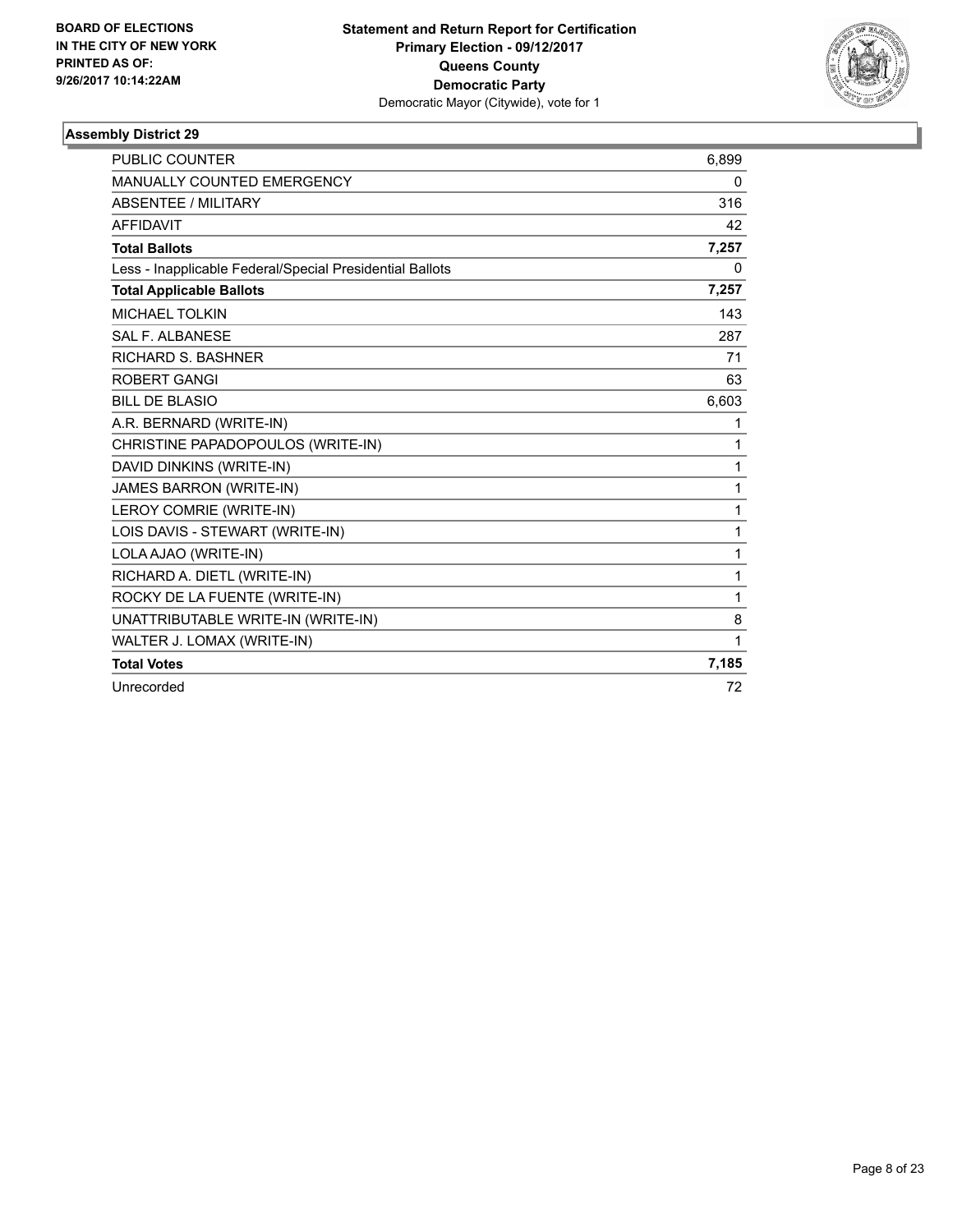

| <b>PUBLIC COUNTER</b>                                    | 4,928          |
|----------------------------------------------------------|----------------|
| MANUALLY COUNTED EMERGENCY                               | 0              |
| <b>ABSENTEE / MILITARY</b>                               | 207            |
| <b>AFFIDAVIT</b>                                         | 31             |
| <b>Total Ballots</b>                                     | 5,166          |
| Less - Inapplicable Federal/Special Presidential Ballots | 0              |
| <b>Total Applicable Ballots</b>                          | 5,166          |
| <b>MICHAEL TOLKIN</b>                                    | 318            |
| <b>SAL F. ALBANESE</b>                                   | 1,819          |
| RICHARD S. BASHNER                                       | 164            |
| <b>ROBERT GANGI</b>                                      | 185            |
| <b>BILL DE BLASIO</b>                                    | 2,505          |
| <b>BARACK OBAMA (WRITE-IN)</b>                           | 1              |
| <b>BO DIETL (WRITE-IN)</b>                               | 2              |
| CHRISTINE QUINN (WRITE-IN)                               | 3              |
| ELIZABETH CROWLEY (WRITE-IN)                             | 1              |
| <b>GREGORY AMBROSINI (WRITE-IN)</b>                      | 1              |
| HILLARY CLINTON (WRITE-IN)                               | 1              |
| JOHN LIU (WRITE-IN)                                      | 1              |
| KANYE WEST (WRITE-IN)                                    | $\mathbf{1}$   |
| MICHAEL BLOOMBERG (WRITE-IN)                             | $\overline{c}$ |
| NICOLE MALLIOTAKIS (WRITE-IN)                            | 4              |
| ROBERT HOLDEN (WRITE-IN)                                 | 1              |
| ROCKY DE LA FUENTE (WRITE-IN)                            | 1              |
| STELLA MALOTAKIS (WRITE-IN)                              | 1              |
| SUSAN LEE (WRITE-IN)                                     | 1              |
| UNATTRIBUTABLE WRITE-IN (WRITE-IN)                       | 4              |
| UNCOUNTED WRITE-IN PER STATUTE (WRITE-IN)                | 1              |
| <b>Total Votes</b>                                       | 5,017          |
| Unrecorded                                               | 149            |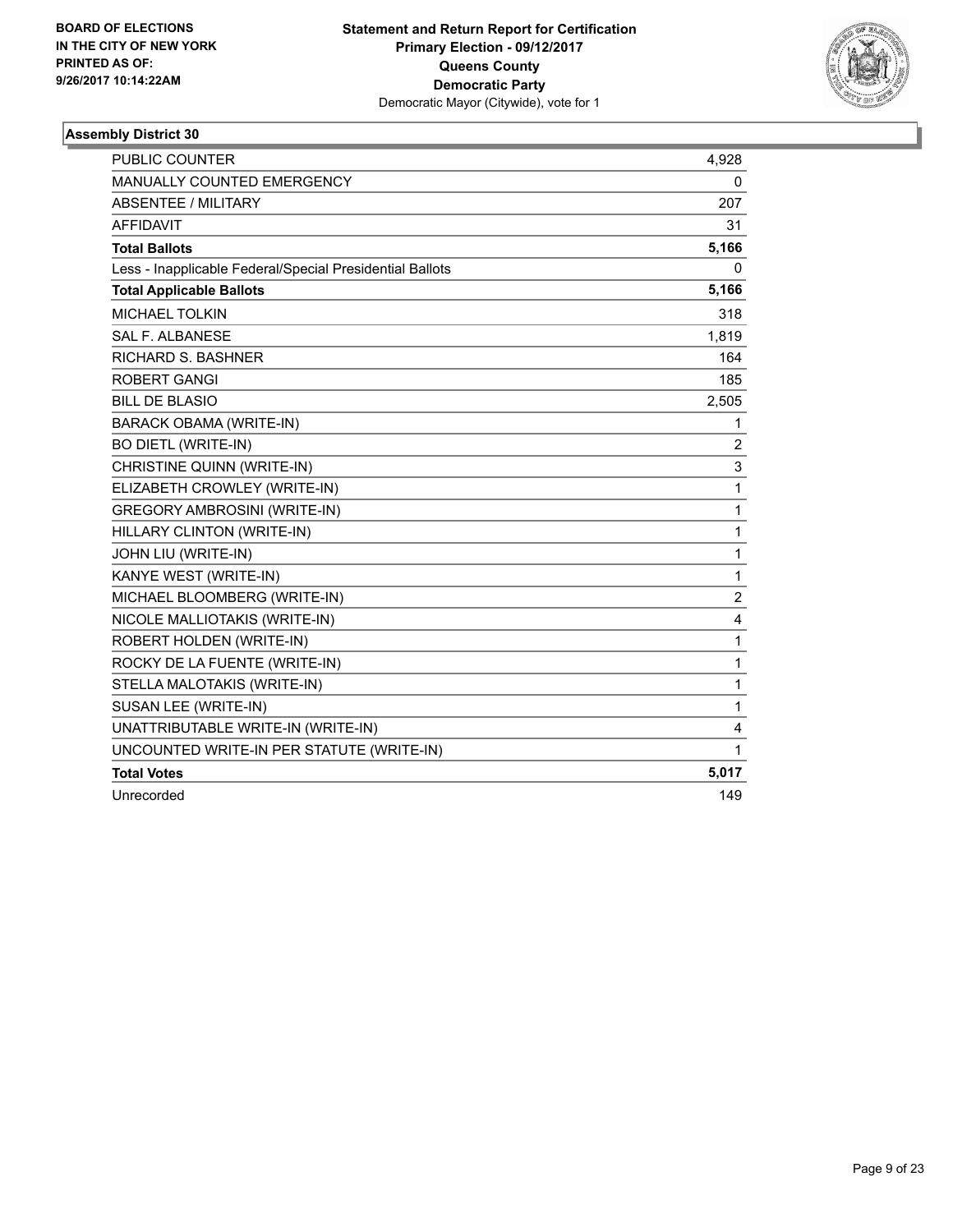

| <b>PUBLIC COUNTER</b>                                    | 4,673 |
|----------------------------------------------------------|-------|
| <b>MANUALLY COUNTED EMERGENCY</b>                        | 0     |
| ABSENTEE / MILITARY                                      | 211   |
| <b>AFFIDAVIT</b>                                         | 27    |
| <b>Total Ballots</b>                                     | 4,911 |
| Less - Inapplicable Federal/Special Presidential Ballots | 0     |
| <b>Total Applicable Ballots</b>                          | 4,911 |
| <b>MICHAEL TOLKIN</b>                                    | 146   |
| <b>SAL F. ALBANESE</b>                                   | 273   |
| RICHARD S. BASHNER                                       | 121   |
| <b>ROBERT GANGI</b>                                      | 70    |
| <b>BILL DE BLASIO</b>                                    | 4,192 |
| <b>BO DIETL (WRITE-IN)</b>                               | 3     |
| CHARLES BARRON (WRITE-IN)                                | 1     |
| NICOLE MALLIOTAKIS (WRITE-IN)                            | 1     |
| SHARRILL WILSON (WRITE-IN)                               | 1     |
| UNATTRIBUTABLE WRITE-IN (WRITE-IN)                       | 9     |
| <b>Total Votes</b>                                       | 4,817 |
| Unrecorded                                               | 94    |

| <b>PUBLIC COUNTER</b>                                    | 8,331          |
|----------------------------------------------------------|----------------|
| MANUALLY COUNTED EMERGENCY                               | 0              |
| <b>ABSENTEE / MILITARY</b>                               | 324            |
| <b>AFFIDAVIT</b>                                         | 41             |
| <b>Total Ballots</b>                                     | 8,696          |
| Less - Inapplicable Federal/Special Presidential Ballots | 0              |
| <b>Total Applicable Ballots</b>                          | 8,696          |
| <b>MICHAEL TOLKIN</b>                                    | 198            |
| <b>SAL F. ALBANESE</b>                                   | 260            |
| <b>RICHARD S. BASHNER</b>                                | 139            |
| <b>ROBERT GANGI</b>                                      | 90             |
| <b>BILL DE BLASIO</b>                                    | 7,820          |
| <b>DEBORAH GAINES (WRITE-IN)</b>                         | 1              |
| HERLENA OWENS (WRITE-IN)                                 | 1              |
| JASON WARE (WRITE-IN)                                    | 1              |
| LAWANDA RIDDICK (WRITE-IN)                               | $\overline{2}$ |
| MICHAEL SOKIN (WRITE-IN)                                 | 1              |
| NICOLE MALLIOTAKIS (WRITE-IN)                            | $\overline{2}$ |
| RICHARD DAVID (WRITE-IN)                                 | 1              |
| RONALD M. VEAL (WRITE-IN)                                | 1              |
| SHARWINN BEN (WRITE-IN)                                  | 1              |
| UNATTRIBUTABLE WRITE-IN (WRITE-IN)                       | 15             |
| UNCOUNTED WRITE-IN PER STATUTE (WRITE-IN)                | 2              |
| <b>Total Votes</b>                                       | 8,535          |
| Unrecorded                                               | 161            |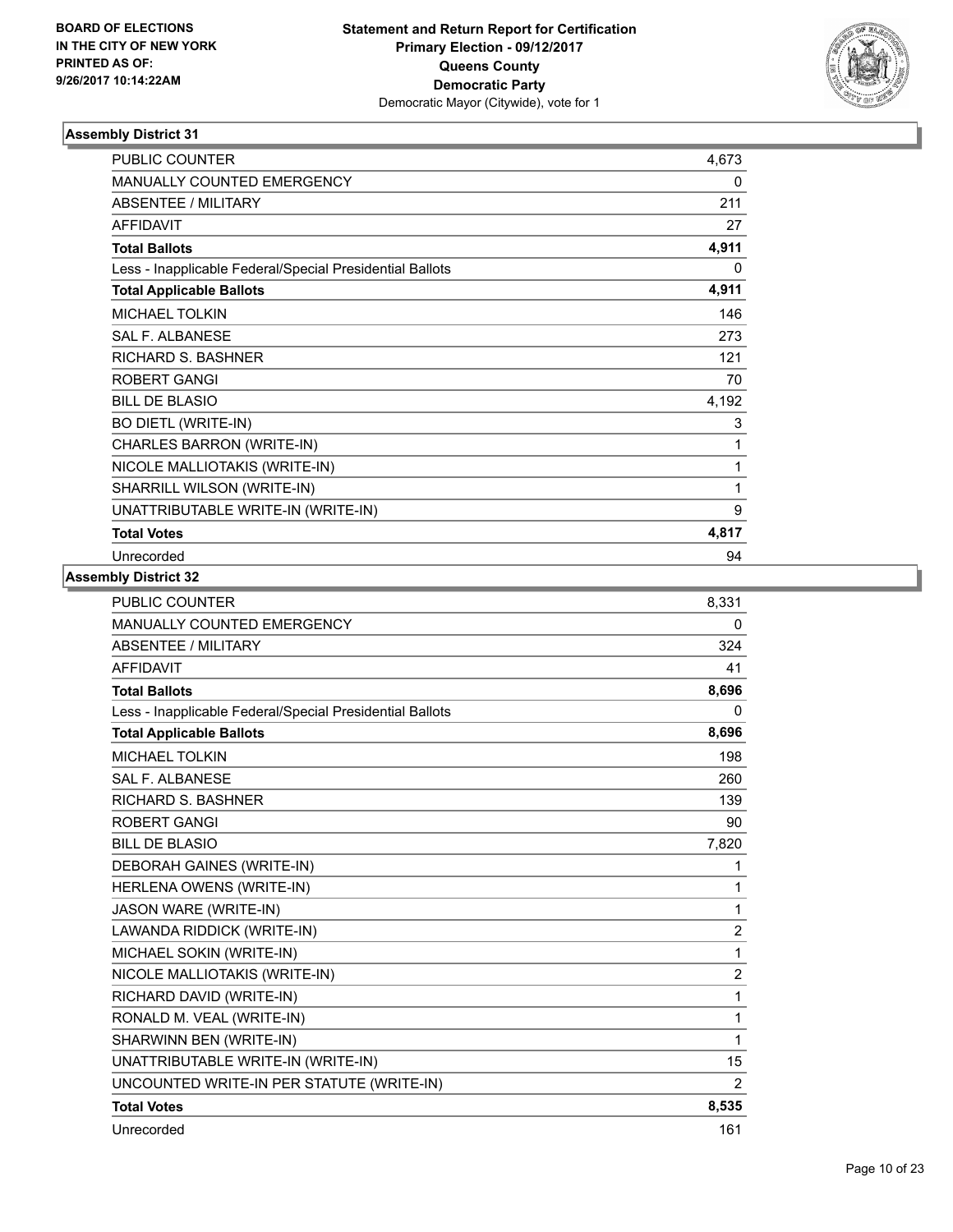

| <b>PUBLIC COUNTER</b>                                    | 7,184          |
|----------------------------------------------------------|----------------|
| MANUALLY COUNTED EMERGENCY                               | 0              |
| <b>ABSENTEE / MILITARY</b>                               | 245            |
| <b>AFFIDAVIT</b>                                         | 19             |
| <b>Total Ballots</b>                                     | 7,448          |
| Less - Inapplicable Federal/Special Presidential Ballots | 0              |
| <b>Total Applicable Ballots</b>                          | 7,448          |
| <b>MICHAEL TOLKIN</b>                                    | 168            |
| <b>SAL F. ALBANESE</b>                                   | 589            |
| <b>RICHARD S. BASHNER</b>                                | 91             |
| <b>ROBERT GANGI</b>                                      | 105            |
| <b>BILL DE BLASIO</b>                                    | 6,355          |
| ALBERT ANDERS SR. (WRITE-IN)                             | 1              |
| ANTHONY RIVERS (WRITE-IN)                                | 1              |
| BARBARA CLARK (WRITE-IN)                                 | 1              |
| <b>BO DIETL (WRITE-IN)</b>                               | 1              |
| CHARLES BARRON (WRITE-IN)                                | 1              |
| CHELSEA CLINTON (WRITE-IN)                               | 1              |
| DAVID DINKINS (WRITE-IN)                                 | 1              |
| ERIC ADAMS (WRITE-IN)                                    | 1              |
| EUGENE L. LADSON (WRITE-IN)                              | 1              |
| JAMES L. BOYKINS (WRITE-IN)                              | 1              |
| <b>JASMIN BROWN (WRITE-IN)</b>                           | 1              |
| MICHAEL BLOOMBERG (WRITE-IN)                             | 1              |
| NICOLE MALLIOTAKIS (WRITE-IN)                            | 1              |
| PHILLIP R SCOTT (WRITE-IN)                               | 1              |
| UNATTRIBUTABLE WRITE-IN (WRITE-IN)                       | $\overline{7}$ |
| UNCOUNTED WRITE-IN PER STATUTE (WRITE-IN)                | 1              |
| <b>Total Votes</b>                                       | 7,330          |
| Unrecorded                                               | 118            |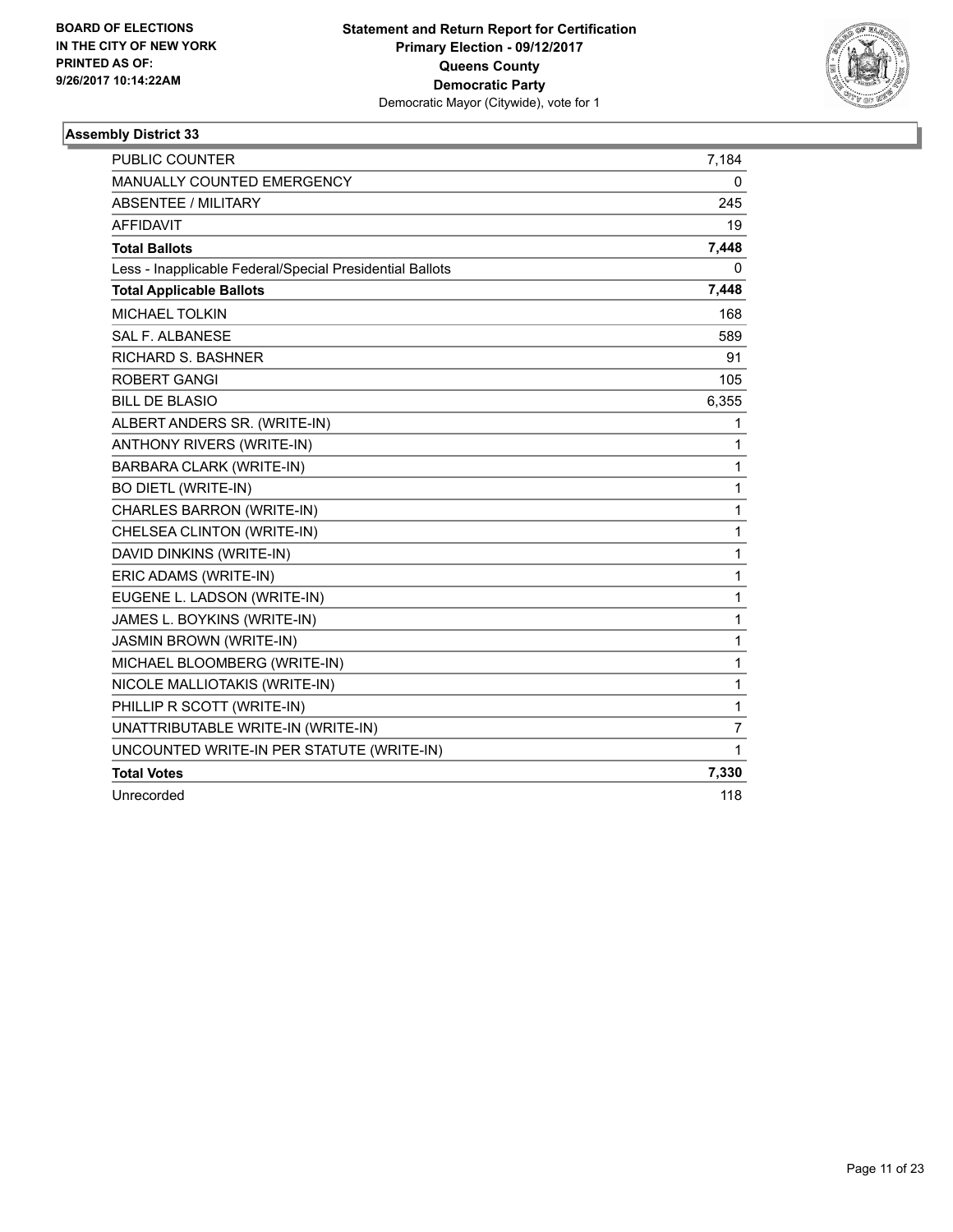

| <b>PUBLIC COUNTER</b>                                    | 4,361          |
|----------------------------------------------------------|----------------|
| MANUALLY COUNTED EMERGENCY                               | 0              |
| <b>ABSENTEE / MILITARY</b>                               | 111            |
| <b>AFFIDAVIT</b>                                         | 33             |
| <b>Total Ballots</b>                                     | 4,505          |
| Less - Inapplicable Federal/Special Presidential Ballots | 0              |
| <b>Total Applicable Ballots</b>                          | 4,505          |
| <b>MICHAEL TOLKIN</b>                                    | 202            |
| <b>SAL F. ALBANESE</b>                                   | 612            |
| <b>RICHARD S. BASHNER</b>                                | 93             |
| <b>ROBERT GANGI</b>                                      | 108            |
| <b>BILL DE BLASIO</b>                                    | 3,359          |
| <b>BO DIETL (WRITE-IN)</b>                               | 1              |
| CHRISTINE QUINN (WRITE-IN)                               | 1              |
| DANIEL DROMM (WRITE-IN)                                  | 1              |
| DAVID BERGENFELD (WRITE-IN)                              | 1              |
| HIRAM MONSERRATE (WRITE-IN)                              | $\overline{2}$ |
| JOHAN BRISPORT (WRITE-IN)                                | 1              |
| MELINDA KATZ (WRITE-IN)                                  | 1              |
| NICOLE MALLIOTAKIS (WRITE-IN)                            | 1              |
| RICHARD RAMANO (WRITE-IN)                                | 1              |
| UNATTRIBUTABLE WRITE-IN (WRITE-IN)                       | 5              |
| UNCOUNTED WRITE-IN PER STATUTE (WRITE-IN)                | 2              |
| <b>Total Votes</b>                                       | 4,391          |
| Unrecorded                                               | 114            |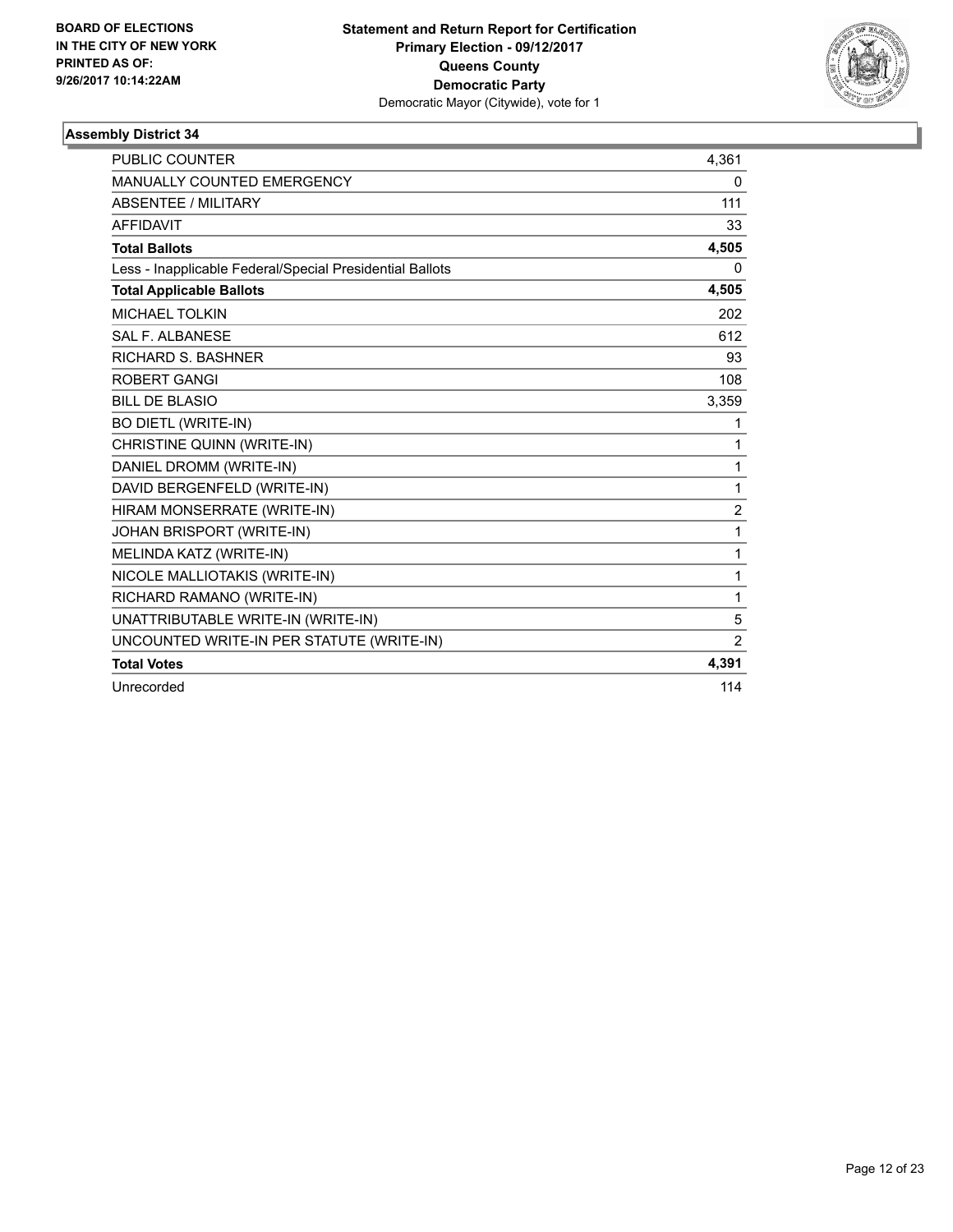

| <b>PUBLIC COUNTER</b>                                    | 5,025 |
|----------------------------------------------------------|-------|
| <b>MANUALLY COUNTED EMERGENCY</b>                        | 0     |
| <b>ABSENTEE / MILITARY</b>                               | 255   |
| <b>AFFIDAVIT</b>                                         | 33    |
| <b>Total Ballots</b>                                     | 5,313 |
| Less - Inapplicable Federal/Special Presidential Ballots | 0     |
| <b>Total Applicable Ballots</b>                          | 5,313 |
| <b>MICHAEL TOLKIN</b>                                    | 229   |
| <b>SAL F. ALBANESE</b>                                   | 442   |
| <b>RICHARD S. BASHNER</b>                                | 99    |
| <b>ROBERT GANGI</b>                                      | 110   |
| <b>BILL DE BLASIO</b>                                    | 4,225 |
| BILL THOMPSON (WRITE-IN)                                 | 1     |
| CHRISTINE QUINN (WRITE-IN)                               | 1     |
| <b>CRISTINE FURLONG (WRITE-IN)</b>                       | 1     |
| DAVID R. JONES (WRITE-IN)                                | 1     |
| ELIZABETH WARREN (WRITE-IN)                              | 1     |
| ERYCKA MONTOYA (WRITE-IN)                                | 1     |
| FRANCISCO MOYA (WRITE-IN)                                | 1     |
| JAMES GALLOWAY (WRITE-IN)                                | 1     |
| MARK BIBLIS (WRITE-IN)                                   | 1     |
| NICOLE MALLIOTAKIS (WRITE-IN)                            | 1     |
| UNATTRIBUTABLE WRITE-IN (WRITE-IN)                       | 9     |
| UNCOUNTED WRITE-IN PER STATUTE (WRITE-IN)                | 1     |
| VICTORIA PITCHFORD (WRITE-IN)                            | 1     |
| <b>Total Votes</b>                                       | 5,126 |
| Unrecorded                                               | 187   |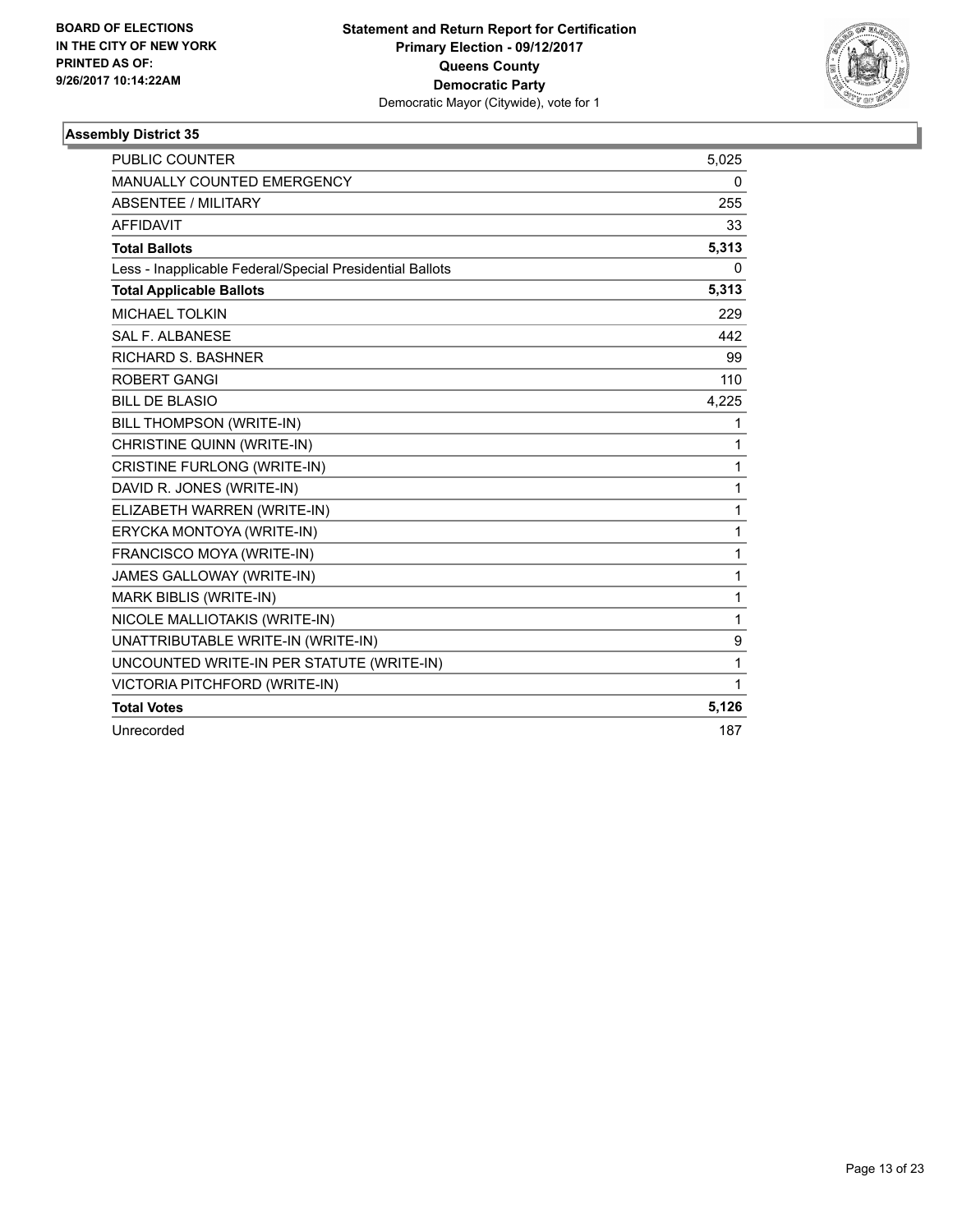

| <b>PUBLIC COUNTER</b>                                    | 4,852          |
|----------------------------------------------------------|----------------|
| MANUALLY COUNTED EMERGENCY                               | 0              |
| ABSENTEE / MILITARY                                      | 128            |
| AFFIDAVIT                                                | 35             |
| <b>Total Ballots</b>                                     | 5,015          |
| Less - Inapplicable Federal/Special Presidential Ballots | 0              |
| <b>Total Applicable Ballots</b>                          | 5,015          |
| <b>MICHAEL TOLKIN</b>                                    | 352            |
| <b>SAL F. ALBANESE</b>                                   | 1,153          |
| <b>RICHARD S. BASHNER</b>                                | 140            |
| <b>ROBERT GANGI</b>                                      | 261            |
| <b>BILL DE BLASIO</b>                                    | 2,999          |
| ANGELOS G. GIOTIS (WRITE-IN)                             | 1              |
| BIBI A HAMID (WRITE-IN)                                  | $\mathbf{1}$   |
| <b>BO DIETL (WRITE-IN)</b>                               | 1              |
| BRYAN HART (WRITE-IN)                                    | 1              |
| CESAR LORENZO (WRITE-IN)                                 | $\mathbf{1}$   |
| CHRISTINE QUINN (WRITE-IN)                               | 5              |
| COSTA CONSTANTINIDES (WRITE-IN)                          | 3              |
| DEEPTI SOOD (WRITE-IN)                                   | $\mathbf{1}$   |
| HILLARY CLINTON (WRITE-IN)                               | 1              |
| JAMES VAN BRAMER (WRITE-IN)                              | 1              |
| JAMIE IVANS ROZARIO (WRITE-IN)                           | $\mathbf{1}$   |
| JEREMY S RIBAKOVE (WRITE-IN)                             | 1              |
| JIM RICH (WRITE-IN)                                      | 1              |
| KASY MOON (WRITE-IN)                                     | 1              |
| KIESER WILLHEIM (WRITE-IN)                               | 1              |
| LETITIA JAMES (WRITE-IN)                                 | 1              |
| MELISSA KATZ (WRITE-IN)                                  | 1              |
| MICHAEL BLOOMBERG (WRITE-IN)                             | 1              |
| NICOLE MALLIOTAKIS (WRITE-IN)                            | 10             |
| PAUL LO BRUTTO (WRITE-IN)                                | $\mathbf{1}$   |
| SCOTT STRINGER (WRITE-IN)                                | 1              |
| SHAUN KING (WRITE-IN)                                    | 1              |
| UNATTRIBUTABLE WRITE-IN (WRITE-IN)                       | $\overline{7}$ |
| ZEPHYR TEACHOUT (WRITE-IN)                               | 1              |
| <b>Total Votes</b>                                       | 4,950          |
| Unrecorded                                               | 65             |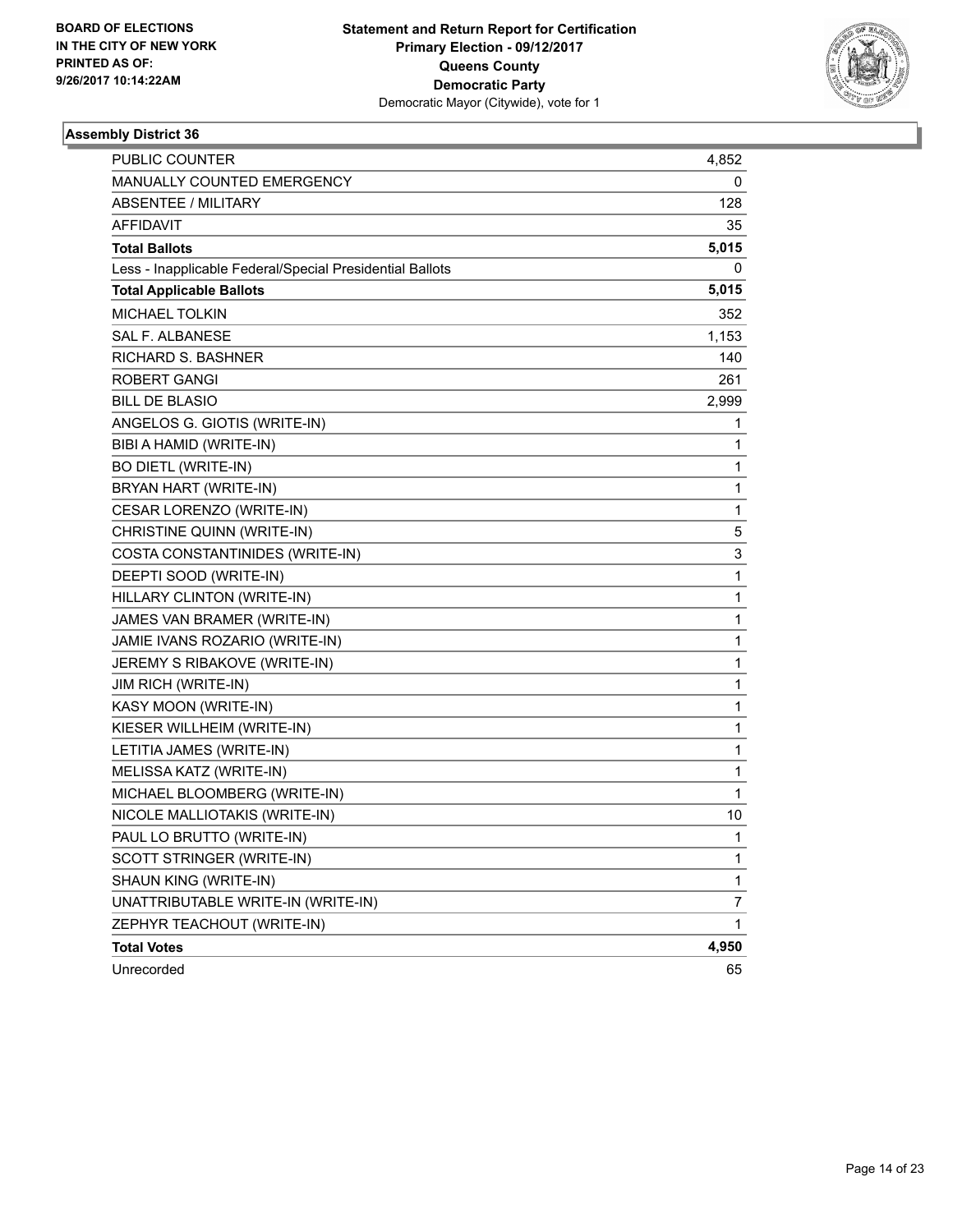

| <b>PUBLIC COUNTER</b>                                    | 5,416                   |
|----------------------------------------------------------|-------------------------|
| <b>MANUALLY COUNTED EMERGENCY</b>                        | 0                       |
| <b>ABSENTEE / MILITARY</b>                               | 107                     |
| <b>AFFIDAVIT</b>                                         | 65                      |
| <b>Total Ballots</b>                                     | 5,588                   |
| Less - Inapplicable Federal/Special Presidential Ballots | 0                       |
| <b>Total Applicable Ballots</b>                          | 5,588                   |
| <b>MICHAEL TOLKIN</b>                                    | 304                     |
| SAL F. ALBANESE                                          | 949                     |
| <b>RICHARD S. BASHNER</b>                                | 135                     |
| ROBERT GANGI                                             | 264                     |
| <b>BILL DE BLASIO</b>                                    | 3,849                   |
| <b>BARACK OBAMA (WRITE-IN)</b>                           | 1                       |
| <b>BO DIETL (WRITE-IN)</b>                               | 2                       |
| BRAD LANDER (WRITE-IN)                                   | 1                       |
| BRIAN BARNWELL (WRITE-IN)                                | 1                       |
| CHANTELLE DAVIS (WRITE-IN)                               | 1                       |
| CHRISTINE QUINN (WRITE-IN)                               | 1                       |
| EUGENE RHEE (WRITE-IN)                                   | 1                       |
| FERNANDO RODAS (WRITE-IN)                                | 1                       |
| HILLARY CLINTON (WRITE-IN)                               | 1                       |
| JAMES MOORE (WRITE-IN)                                   | 1                       |
| MARLENE DODES-CALLAHAN (WRITE-IN)                        | 1                       |
| MARLOWE PARAISO (WRITE-IN)                               | 1                       |
| MATTHEW SILVER (WRITE-IN)                                | 1                       |
| MICHAEL BLOOMBERG (WRITE-IN)                             | $\overline{2}$          |
| NICOLE MALLIOTAKIS (WRITE-IN)                            | $\overline{\mathbf{c}}$ |
| <b>ONLEILEVE ALSTON (WRITE-IN)</b>                       | 1                       |
| PATRICIA PILEWSKI (WRITE-IN)                             | 1                       |
| PETER WEITHEIMER (WRITE-IN)                              | 1                       |
| UNATTRIBUTABLE WRITE-IN (WRITE-IN)                       | 7                       |
| VINCENT ECKSTEIN (WRITE-IN)                              | 1                       |
| <b>Total Votes</b>                                       | 5,530                   |
| Unrecorded                                               | 58                      |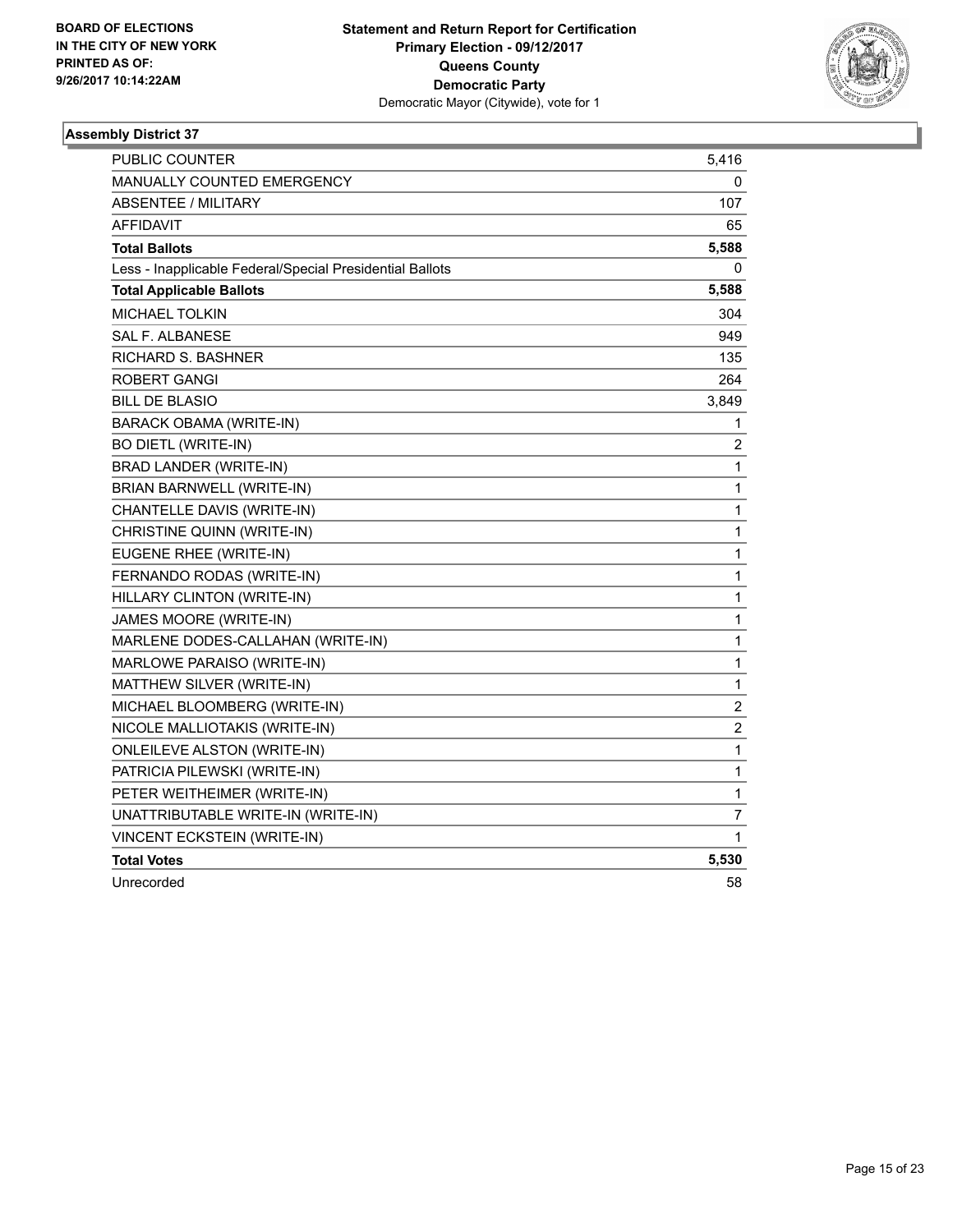

| <b>PUBLIC COUNTER</b>                                    | 3,751          |
|----------------------------------------------------------|----------------|
| <b>MANUALLY COUNTED EMERGENCY</b>                        | 0              |
| <b>ABSENTEE / MILITARY</b>                               | 54             |
| <b>AFFIDAVIT</b>                                         | 31             |
| <b>Total Ballots</b>                                     | 3,836          |
| Less - Inapplicable Federal/Special Presidential Ballots | 0              |
| <b>Total Applicable Ballots</b>                          | 3,836          |
| <b>MICHAEL TOLKIN</b>                                    | 232            |
| <b>SAL F. ALBANESE</b>                                   | 689            |
| <b>RICHARD S. BASHNER</b>                                | 121            |
| <b>ROBERT GANGI</b>                                      | 115            |
| <b>BILL DE BLASIO</b>                                    | 2,566          |
| <b>BERNIE SANDERS (WRITE-IN)</b>                         | 1              |
| <b>BO DIETL (WRITE-IN)</b>                               | $\overline{2}$ |
| CHRISTINE QUINN (WRITE-IN)                               | 1              |
| DAVID DRANAUTH SHIWRATAIY (WRITE-IN)                     | 1              |
| HELVL COLM (WRITE-IN)                                    | 1              |
| LEW SIMON (WRITE-IN)                                     | 1              |
| MICHAEL BLOOMBERG (WRITE-IN)                             | 1              |
| MICHAEL MILLER (WRITE-IN)                                | 1              |
| NICOLE MALLIOTAKIS (WRITE-IN)                            | 2              |
| RICHARD DAVID (WRITE-IN)                                 | 1              |
| UNATTRIBUTABLE WRITE-IN (WRITE-IN)                       | 3              |
| UNCOUNTED WRITE-IN PER STATUTE (WRITE-IN)                | $\overline{2}$ |
| <b>WANDA TORRES (WRITE-IN)</b>                           | $\overline{2}$ |
| <b>Total Votes</b>                                       | 3,742          |
| Unrecorded                                               | 94             |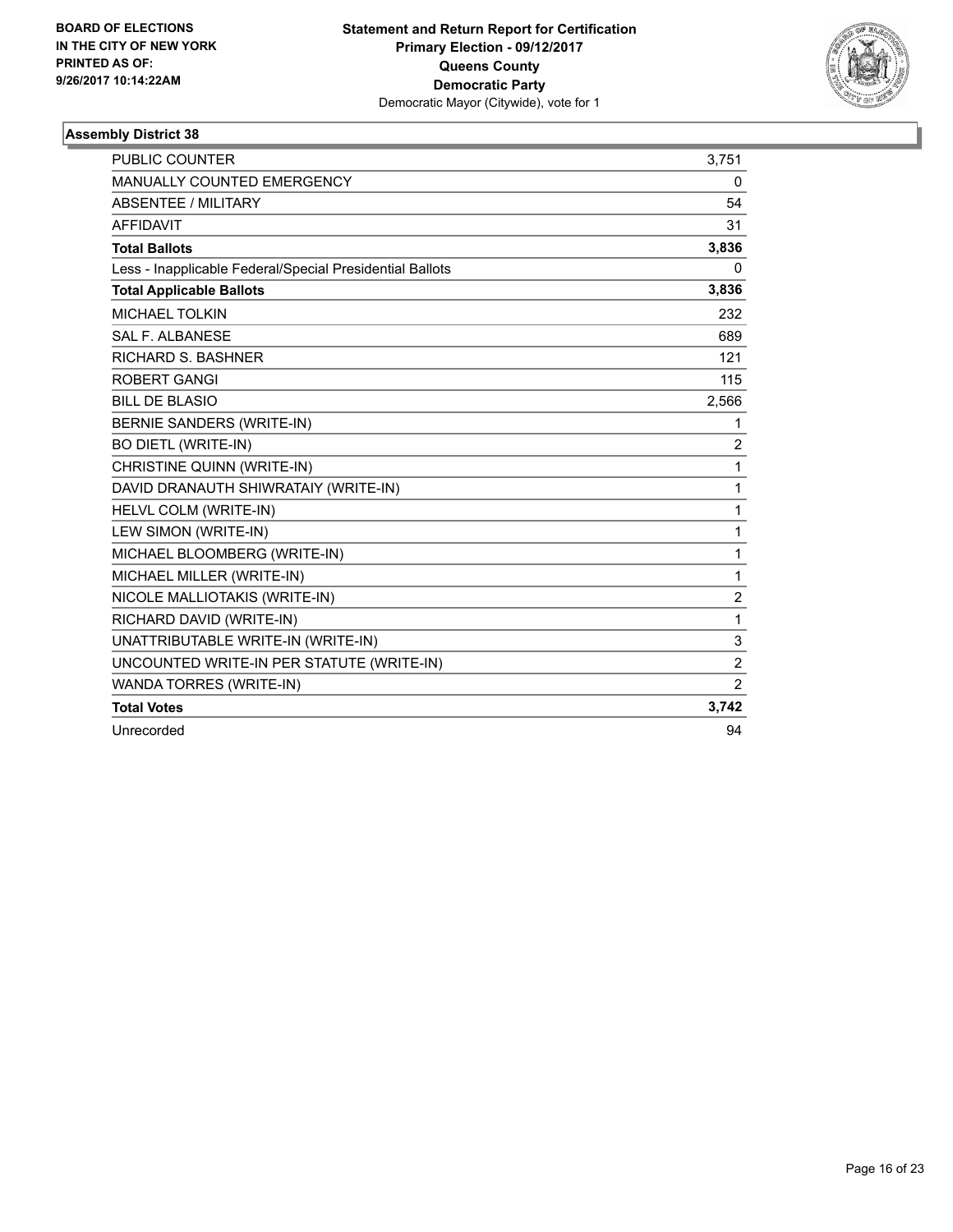

| <b>PUBLIC COUNTER</b>                                    | 3,778          |
|----------------------------------------------------------|----------------|
| MANUALLY COUNTED EMERGENCY                               | 0              |
| <b>ABSENTEE / MILITARY</b>                               | 53             |
| <b>AFFIDAVIT</b>                                         | 24             |
| <b>Total Ballots</b>                                     | 3,855          |
| Less - Inapplicable Federal/Special Presidential Ballots | 0              |
| <b>Total Applicable Ballots</b>                          | 3,855          |
| <b>MICHAEL TOLKIN</b>                                    | 198            |
| <b>SAL F. ALBANESE</b>                                   | 379            |
| <b>RICHARD S. BASHNER</b>                                | 91             |
| <b>ROBERT GANGI</b>                                      | 103            |
| <b>BILL DE BLASIO</b>                                    | 2,916          |
| <b>BO DIETL (WRITE-IN)</b>                               | 1              |
| CHRISTINE QUINN (WRITE-IN)                               | 1              |
| CHRISTOPHER GONZALEZ (WRITE-IN)                          | 1              |
| DANIEL DROMM (WRITE-IN)                                  | 1              |
| DAVID BYRNE (WRITE-IN)                                   | 1              |
| EMMA GOLDMAN (WRITE-IN)                                  | 1              |
| HILLARY CLINTON (WRITE-IN)                               | $\overline{2}$ |
| HILLARY RODHAN CLINTON (WRITE-IN)                        | 1              |
| HIRAM MONSERRATE (WRITE-IN)                              | 1              |
| JOHN LIU (WRITE-IN)                                      | $\mathbf{1}$   |
| LUIS RUIZ (WRITE-IN)                                     | 2              |
| MICHAEL BLOOMBERG (WRITE-IN)                             | $\mathbf{1}$   |
| NICOLE MALLIOTAKIS (WRITE-IN)                            | 4              |
| UNATTRIBUTABLE WRITE-IN (WRITE-IN)                       | 9              |
| UNCOUNTED WRITE-IN PER STATUTE (WRITE-IN)                | 3              |
| <b>Total Votes</b>                                       | 3,717          |
| Unrecorded                                               | 138            |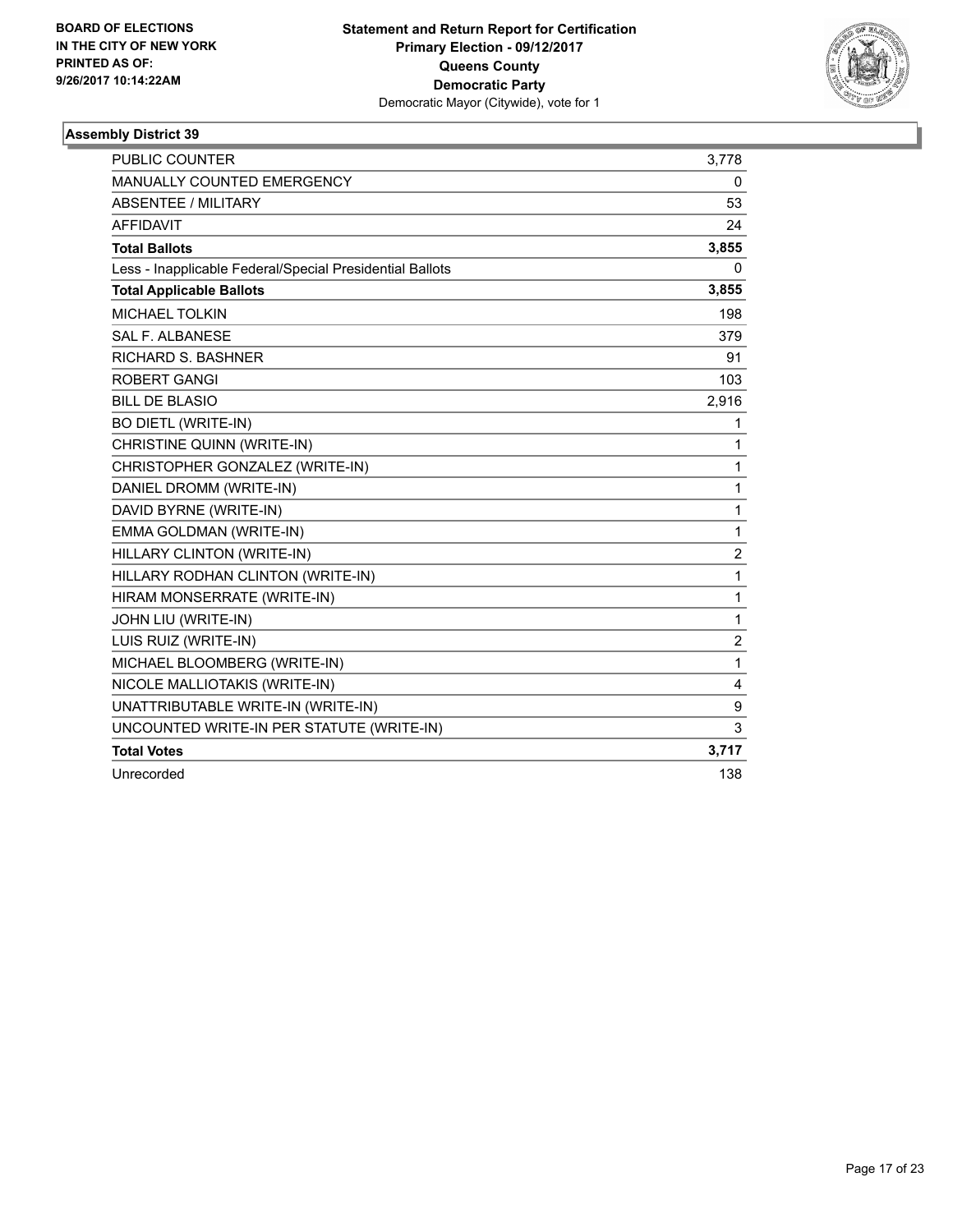

| <b>PUBLIC COUNTER</b>                                    | 4,802          |
|----------------------------------------------------------|----------------|
| MANUALLY COUNTED EMERGENCY                               | 0              |
| <b>ABSENTEE / MILITARY</b>                               | 214            |
| <b>AFFIDAVIT</b>                                         | 22             |
| <b>Total Ballots</b>                                     | 5,038          |
| Less - Inapplicable Federal/Special Presidential Ballots | 0              |
| <b>Total Applicable Ballots</b>                          | 5,038          |
| <b>MICHAEL TOLKIN</b>                                    | 456            |
| <b>SAL F. ALBANESE</b>                                   | 753            |
| <b>RICHARD S. BASHNER</b>                                | 175            |
| <b>ROBERT GANGI</b>                                      | 156            |
| <b>BILL DE BLASIO</b>                                    | 2,979          |
| <b>BO DIETL (WRITE-IN)</b>                               | 2              |
| ELLIOT SPITZER (WRITE-IN)                                | 1              |
| EUGENE T. KELTY JR. (WRITE-IN)                           | $\overline{2}$ |
| HILLARY RODHAM (WRITE-IN)                                | 1              |
| JERRY LEWIS (WRITE-IN)                                   | 1              |
| MICHAEL BLOOMBERG (WRITE-IN)                             | 1              |
| NICOLE MALLIOTAKIS (WRITE-IN)                            | 3              |
| PETER DURKOVIC (WRITE-IN)                                | 1              |
| TONY AVELLA (WRITE-IN)                                   | $\overline{2}$ |
| UNATTRIBUTABLE WRITE-IN (WRITE-IN)                       | 11             |
| UNCOUNTED WRITE-IN PER STATUTE (WRITE-IN)                | 2              |
| <b>Total Votes</b>                                       | 4,546          |
| Unrecorded                                               | 492            |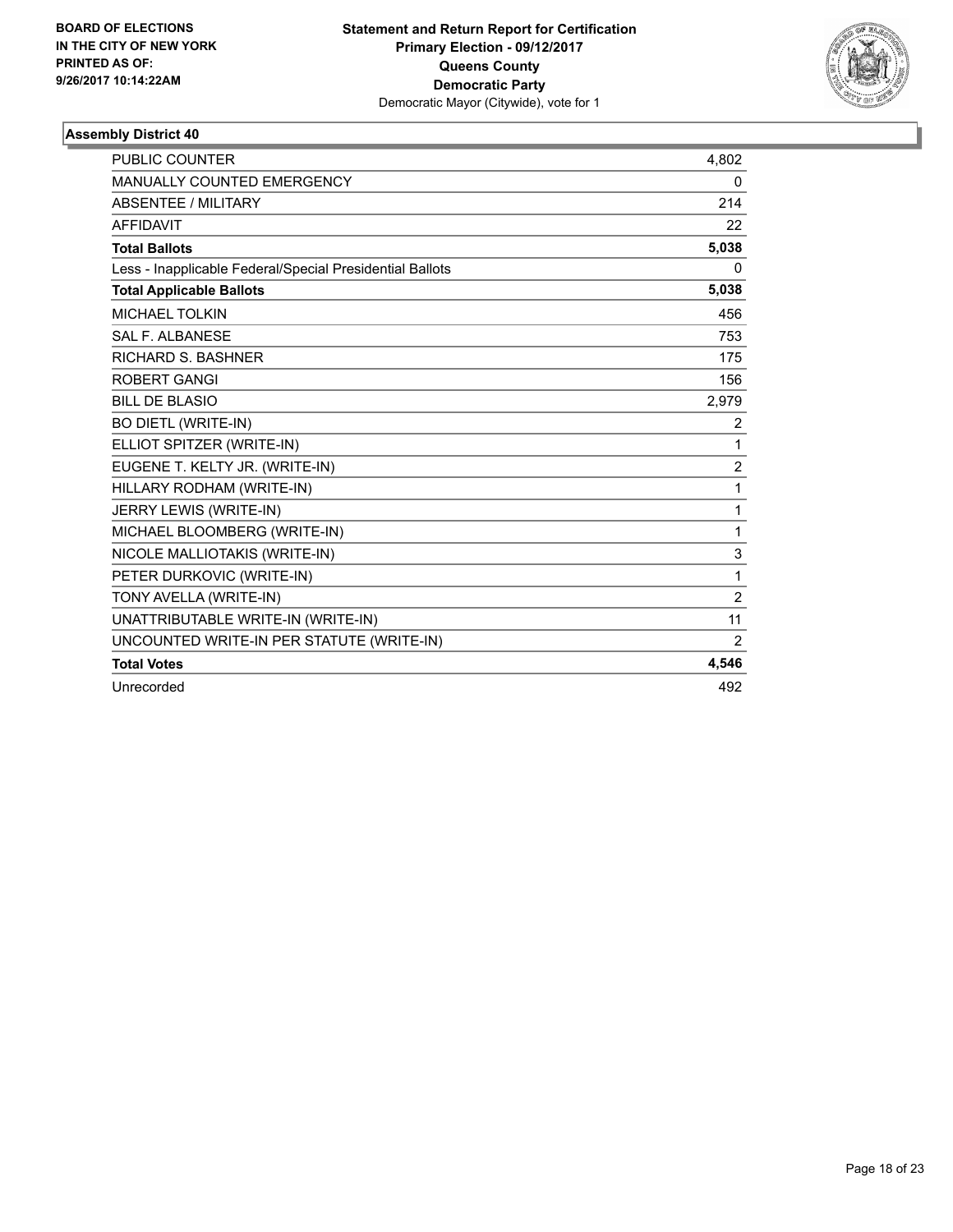

| PUBLIC COUNTER                                           | 92,601         |
|----------------------------------------------------------|----------------|
| MANUALLY COUNTED EMERGENCY                               | 7              |
| <b>ABSENTEE / MILITARY</b>                               | 3,749          |
| AFFIDAVIT                                                | 557            |
| <b>Total Ballots</b>                                     | 96,914         |
| Less - Inapplicable Federal/Special Presidential Ballots | 0              |
| <b>Total Applicable Ballots</b>                          | 96,914         |
| <b>MICHAEL TOLKIN</b>                                    | 4,841          |
| <b>SAL F. ALBANESE</b>                                   | 17,064         |
| <b>RICHARD S. BASHNER</b>                                | 2,392          |
| ROBERT GANGI                                             | 2,398          |
| <b>BILL DE BLASIO</b>                                    | 66,892         |
| A.R. BERNARD (WRITE-IN)                                  | 1              |
| AKEEM BIOUDER (WRITE-IN)                                 | 1              |
| ALBERT ANDERS SR. (WRITE-IN)                             | 1              |
| ALICIA BHARAT (WRITE-IN)                                 | 1              |
| ANGELOS G. GIOTIS (WRITE-IN)                             | 1              |
| ANNA- LEE TAYLOR (WRITE-IN)                              | 1              |
| ANTHONY RIVERS (WRITE-IN)                                | 1              |
| ANTHONY WEINER (WRITE-IN)                                | 1              |
| AURON MOULIN (WRITE-IN)                                  | 1              |
| BARACK OBAMA (WRITE-IN)                                  | $\overline{c}$ |
| BARBARA CLARK (WRITE-IN)                                 | 1              |
| BARRY A SCHWARTZ (WRITE-IN)                              | $\mathbf{1}$   |
| BARRY ALLEN (WRITE-IN)                                   | 1              |
| BERNIE OROL (WRITE-IN)                                   | 1              |
| BERNIE SANDERS (WRITE-IN)                                | 2              |
| BIBI A HAMID (WRITE-IN)                                  | 1              |
| BILL THOMPSON (WRITE-IN)                                 | 1              |
| <b>BO DEITL (WRITE-IN)</b>                               | $\overline{2}$ |
| <b>BO DIETL (WRITE-IN)</b>                               | 34             |
| <b>BO DIETLE (WRITE-IN)</b>                              | $\mathbf{1}$   |
| <b>BOB GANGI (WRITE-IN)</b>                              | 1              |
| BRAD LANDER (WRITE-IN)                                   | 1              |
| BRIAN BARNWELL (WRITE-IN)                                | 1              |
| BRIAN LEHRER (WRITE-IN)                                  | 2              |
| BRYAN HART (WRITE-IN)                                    | 1              |
| CESAR LORENZO (WRITE-IN)                                 | 1              |
| CHANTELLE DAVIS (WRITE-IN)                               | 1              |
| CHARLES BARRON (WRITE-IN)                                | 2              |
| CHELSEA CLINTON (WRITE-IN)                               | 1              |
| CHRISTINE PAPADOPOULOS (WRITE-IN)                        | 1              |
| CHRISTINE QUINN (WRITE-IN)                               | 16             |
| CHRISTOPHER GONZALEZ (WRITE-IN)                          | 1              |
| COSTA CONSTANTINIDES (WRITE-IN)                          | 3              |
| CRISTINE FURLONG (WRITE-IN)                              | 1              |
|                                                          |                |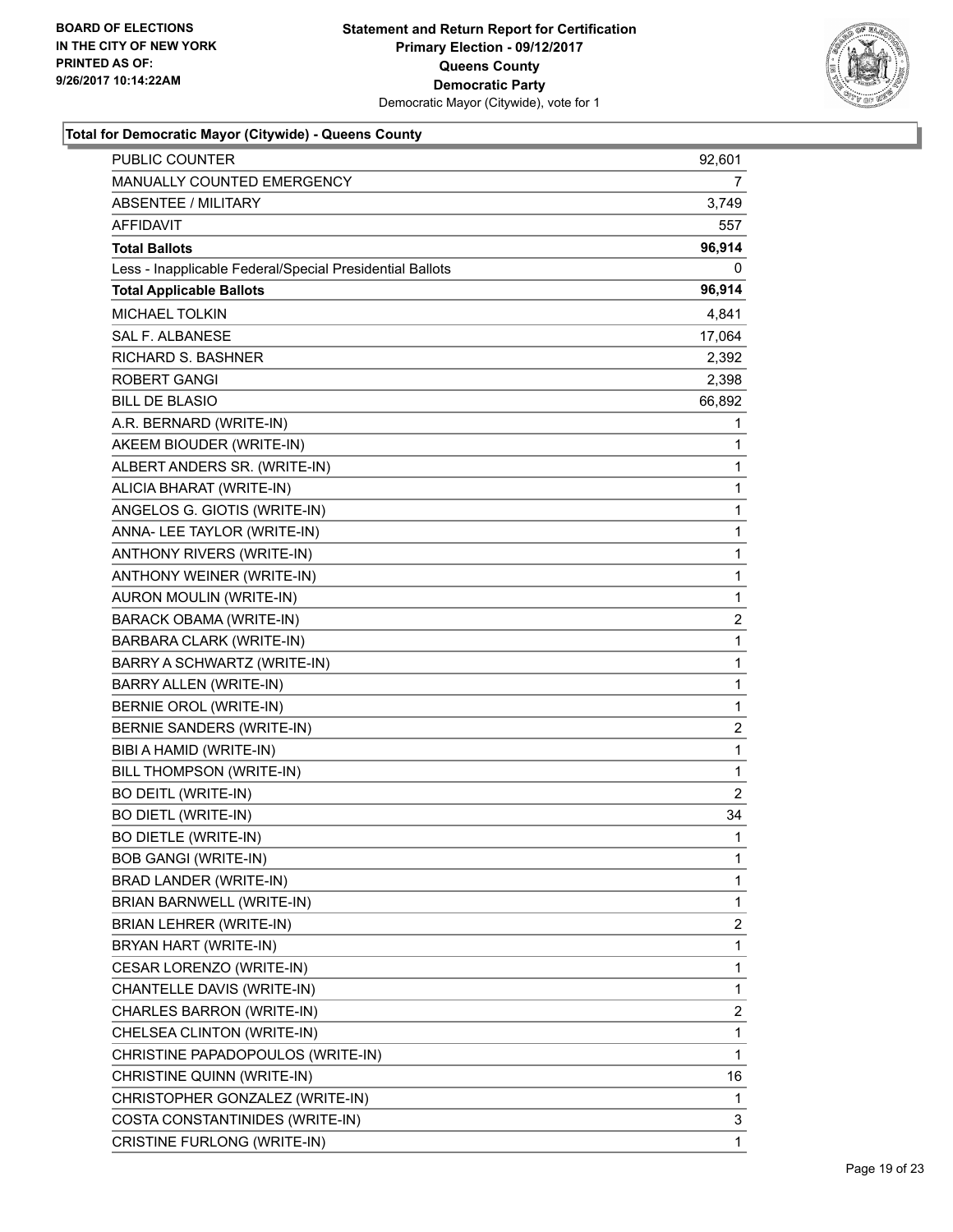

| DANIEL DROMM (WRITE-IN)              | $\mathbf{2}$   |
|--------------------------------------|----------------|
| DANIEL GOLDMAN (WRITE-IN)            | $\mathbf{1}$   |
| DAVID BERGENFELD (WRITE-IN)          | 1              |
| DAVID BYRNE (WRITE-IN)               | 1              |
| DAVID DINKINS (WRITE-IN)             | 2              |
| DAVID DRANAUTH SHIWRATAIY (WRITE-IN) | 1              |
| DAVID KERPEN (WRITE-IN)              | $\mathbf 1$    |
| DAVID R. JONES (WRITE-IN)            | 1              |
| <b>DEBORAH GAINES (WRITE-IN)</b>     | 1              |
| DEEPTI SOOD (WRITE-IN)               | 1              |
| DWAYNE JOHNSON (WRITE-IN)            | 1              |
| ED KOCH (WRITE-IN)                   | 1              |
| ELIZABETH CROWLEY (WRITE-IN)         | 1              |
| ELIZABETH WARREN (WRITE-IN)          | 1              |
| ELLIOT SPITZER (WRITE-IN)            | 1              |
| EMMA GOLDMAN (WRITE-IN)              | 1              |
| ERIC ADAMS (WRITE-IN)                | 1              |
| ERROL LOUIS (WRITE-IN)               | 1              |
| ERYCKA MONTOYA (WRITE-IN)            | $\mathbf 1$    |
| EUGENE L. LADSON (WRITE-IN)          | 1              |
| EUGENE RHEE (WRITE-IN)               | 1              |
| EUGENE T. KELTY JR. (WRITE-IN)       | $\overline{a}$ |
| FERNANDO RODAS (WRITE-IN)            | 1              |
| FIORELL O LA GUARDIA (WRITE-IN)      | 1              |
| FRANCISCO MOYA (WRITE-IN)            | 1              |
| <b>GREGORY AMBROSINI (WRITE-IN)</b>  | 1              |
| H.R. CLINTON (WRITE-IN)              | 1              |
| HELEN SCHAUNBUGER (WRITE-IN)         | 1              |
| HELVL COLM (WRITE-IN)                | 1              |
| HERLENA OWENS (WRITE-IN)             | 1              |
| HILLARY CLINTON (WRITE-IN)           | 13             |
| HILLARY RODHAM (WRITE-IN)            | $\mathbf 1$    |
| HILLARY RODHAN CLINTON (WRITE-IN)    | 1              |
| HIRAM MONSERRATE (WRITE-IN)          | 3              |
| HOWARD STERN (WRITE-IN)              | $\overline{2}$ |
| IRA RUDIN (WRITE-IN)                 | 1              |
| JAMES BARRON (WRITE-IN)              | 1              |
| JAMES GALLOWAY (WRITE-IN)            | 1              |
| JAMES L. BOYKINS (WRITE-IN)          | 1              |
| JAMES MOORE (WRITE-IN)               | 1              |
| JAMES VAN BRAMER (WRITE-IN)          | 1              |
| JAMIE IVANS ROZARIO (WRITE-IN)       | 1              |
| <b>JASMIN BROWN (WRITE-IN)</b>       | 1              |
| JASON WARE (WRITE-IN)                | 1              |
| JEREMY S RIBAKOVE (WRITE-IN)         | 1              |
| JERRY LEWIS (WRITE-IN)               | $\mathbf{1}$   |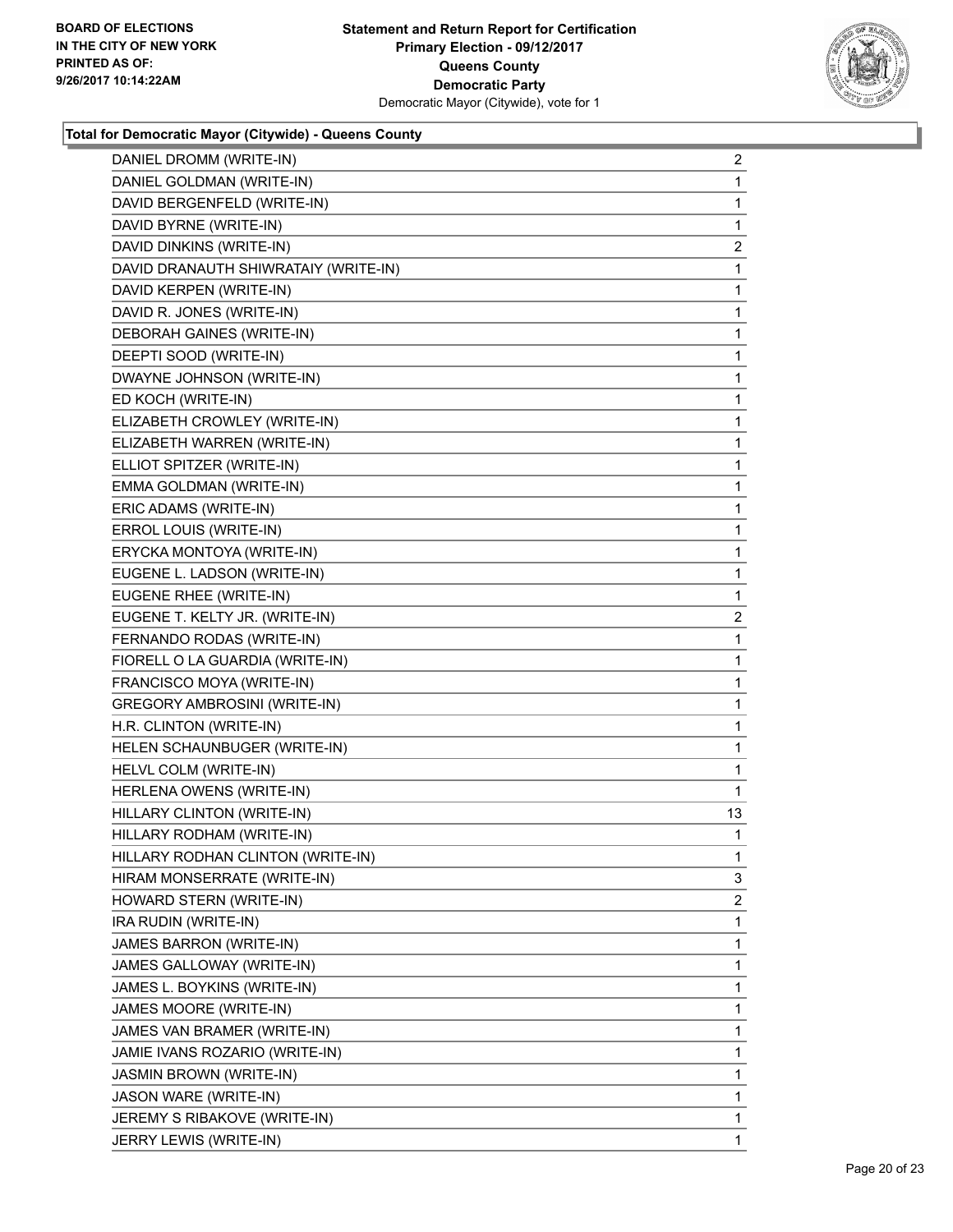

| <b>JIM RICH (WRITE-IN)</b>         | 1              |
|------------------------------------|----------------|
| JIMMY MCMILLEN (WRITE-IN)          | 1              |
| JOANMARIE SMITH (WRITE-IN)         | 1              |
| JOHAN BRISPORT (WRITE-IN)          | 1              |
| JOHN HOULIHAN (WRITE-IN)           | 1              |
| JOHN LIU (WRITE-IN)                | 6              |
| JON TARGARYAN (WRITE-IN)           | 1              |
| JOSEPH LOCOITRO III (WRITE-IN)     | 1              |
| JULISSA GONZALEZ (WRITE-IN)        | 1              |
| KAI D YU (WRITE-IN)                | 1              |
| KANYE WEST (WRITE-IN)              | 1              |
| KASY MOON (WRITE-IN)               | 1              |
| KEVIN PATRICK SHINER (WRITE-IN)    | 1              |
| KIESER WILLHEIM (WRITE-IN)         | 1              |
| LAWANDA RIDDICK (WRITE-IN)         | 2              |
| LEROY COMRIE (WRITE-IN)            | 1              |
| LETITIA JAMES (WRITE-IN)           | 1              |
| LEW SIMON (WRITE-IN)               | 1              |
| LOIS DAVIS - STEWART (WRITE-IN)    | 1              |
| LOLA AJAO (WRITE-IN)               | 1              |
| LUCETTE YUBER (WRITE-IN)           | 1              |
| LUIS RUIZ (WRITE-IN)               | 2              |
| MARK BIBLIS (WRITE-IN)             | 1              |
| MARLENE DODES-CALLAHAN (WRITE-IN)  | 1              |
| MARLOWE PARAISO (WRITE-IN)         | 1              |
| MATTHEW SILVER (WRITE-IN)          | 1              |
| MELINDA KATZ (WRITE-IN)            | 2              |
| MELISSA KATZ (WRITE-IN)            | 1              |
| MICHAEL BLOOMBERG (WRITE-IN)       | 16             |
| MICHAEL CORTIN (WRITE-IN)          | 1              |
| MICHAEL MILLER (WRITE-IN)          | $\mathbf{2}$   |
| MICHAEL MOORE (WRITE-IN)           | $\overline{2}$ |
| MICHAEL SOKIN (WRITE-IN)           | 1              |
| MICHELLE OBAMA (WRITE-IN)          | 1              |
| NELLANA PEIKES (WRITE-IN)          | 1              |
| NICOLE MALLIOTAKIS (WRITE-IN)      | 64             |
| NORMAN SCHIMMEL (WRITE-IN)         | 1              |
| <b>ONLEILEVE ALSTON (WRITE-IN)</b> | 1              |
| PATRICIA PILEWSKI (WRITE-IN)       | 1              |
| PAUL LO BRUTTO (WRITE-IN)          | 1              |
| PAUL VALONE (WRITE-IN)             | 1              |
| PETER CARROZZO (WRITE-IN)          | $\mathbf{1}$   |
| PETER DURKOVIC (WRITE-IN)          | 1              |
| PETER WEITHEIMER (WRITE-IN)        | 1              |
| PHILLIP GOLDFEDER (WRITE-IN)       | 3              |
| PHILLIP R SCOTT (WRITE-IN)         | 1              |
|                                    |                |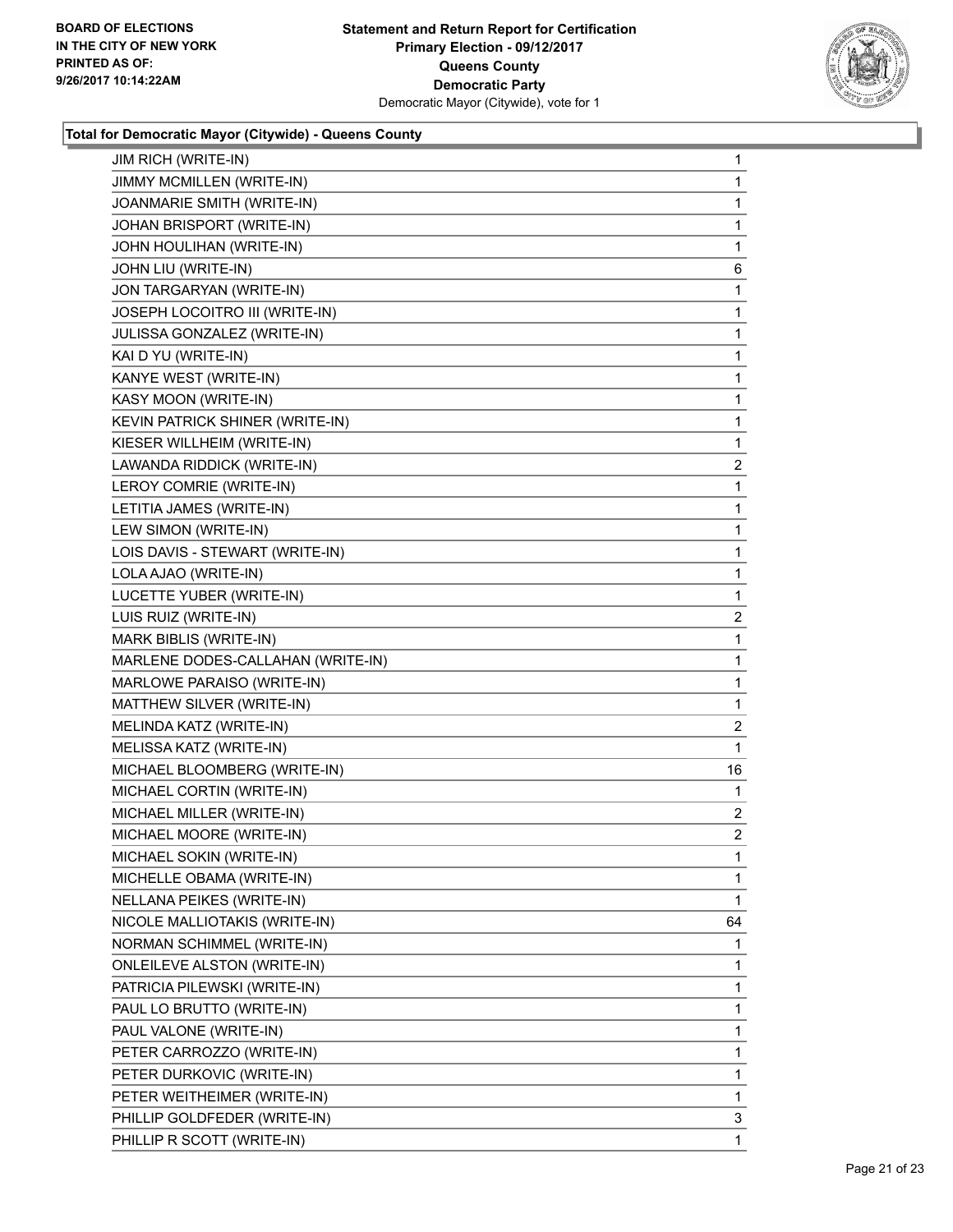

| PINCHAS FINK (WRITE-IN)                   | $\mathbf{1}$            |
|-------------------------------------------|-------------------------|
| R. THOMAS COLONNA (WRITE-IN)              | 1                       |
| RICHARD A. DIETL (WRITE-IN)               | 1                       |
| RICHARD DAVID (WRITE-IN)                  | 5                       |
| RICHARD RAMANO (WRITE-IN)                 | 1                       |
| RICHARD WEINER (WRITE-IN)                 | 1                       |
| ROBERT HOLDEN (WRITE-IN)                  | 1                       |
| ROCKY DE LA FUENTE (WRITE-IN)             | 4                       |
| RONALD M. VEAL (WRITE-IN)                 | 1                       |
| RUDOLPH GIULIANI (WRITE-IN)               | 1                       |
| SAJI MAVLIMANNIL (WRITE-IN)               | $\overline{\mathbf{c}}$ |
| SCOTT BERRY (WRITE-IN)                    | 1                       |
| SCOTT STRINGER (WRITE-IN)                 | 2                       |
| SHARRILL WILSON (WRITE-IN)                | 1                       |
| SHARWINN BEN (WRITE-IN)                   | 1                       |
| SHAUN KING (WRITE-IN)                     | 1                       |
| STELLA MALOTAKIS (WRITE-IN)               | 1                       |
| SUSAN LEE (WRITE-IN)                      | $\mathbf{1}$            |
| TONY AVELLA (WRITE-IN)                    | 4                       |
| TONY STARK (WRITE-IN)                     | 1                       |
| UNATTRIBUTABLE WRITE-IN (WRITE-IN)        | 138                     |
| UNCOUNTED WRITE-IN PER STATUTE (WRITE-IN) | 21                      |
| VICTORIA PITCHFORD (WRITE-IN)             | 1                       |
| <b>VINCENT ECKSTEIN (WRITE-IN)</b>        | 1                       |
| WALTER J. LOMAX (WRITE-IN)                | 1                       |
| <b>WANDA TORRES (WRITE-IN)</b>            | $\overline{c}$          |
| WARREN WILHELM (WRITE-IN)                 | 1                       |
| WILLIAM DYER HALPERN (WRITE-IN)           | 2                       |
| ZEPHYR TEACHOUT (WRITE-IN)                | $\overline{2}$          |
| <b>Total Votes</b>                        | 94,077                  |
| Unrecorded                                | 2,837                   |